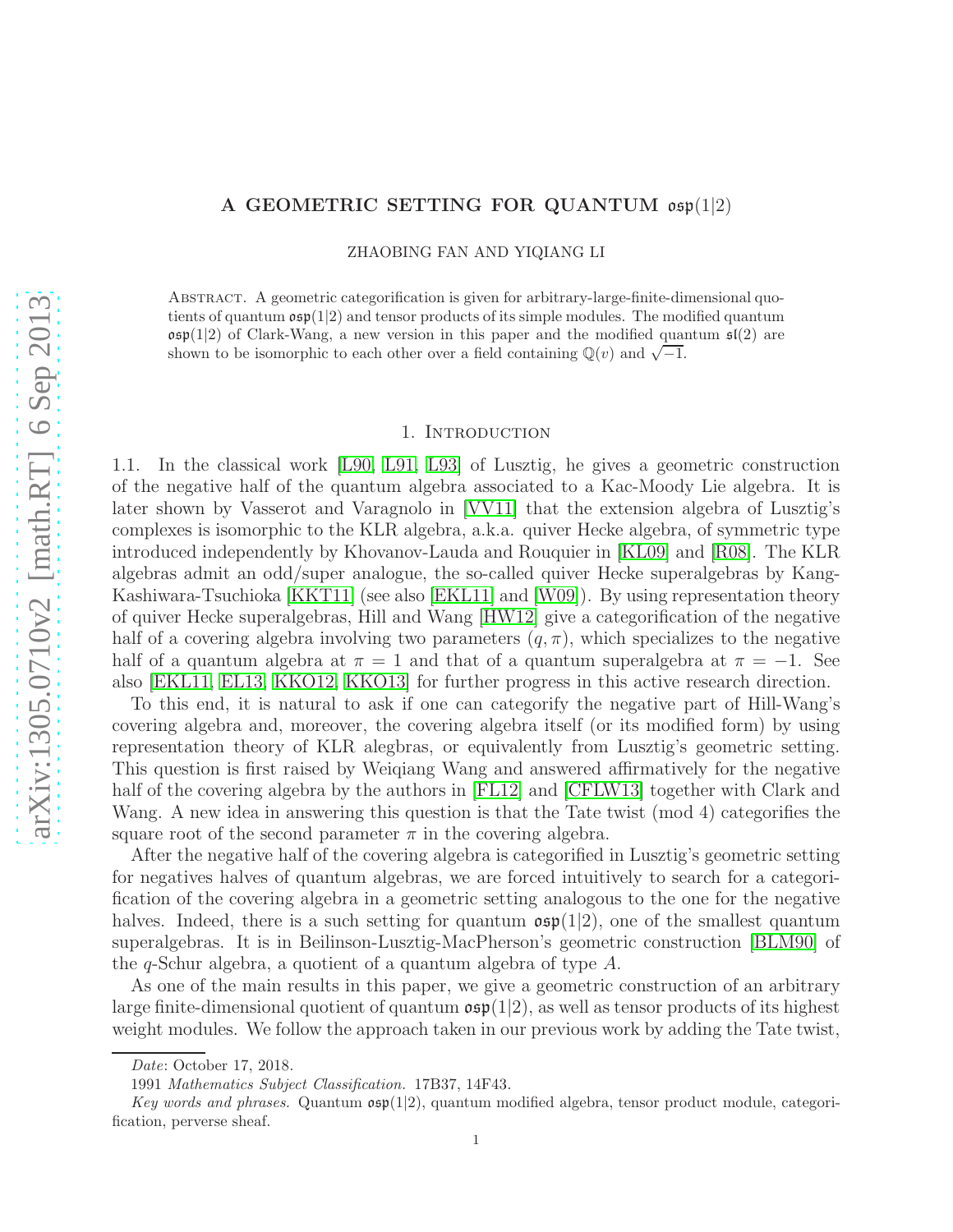or the mixed structure, to the geometric setting laid out in [\[BLM90\]](#page-19-8) involving the geometry of two copies of Grassmannians. With a slight, though non-trivial, modification of the generators for the geometric construction of quantum  $\mathfrak{sl}(2)$  in [\[BLM90\]](#page-19-8), we obtain a quotient of quantum  $\mathfrak{osp}(1|2)$ . In this realization, the Tate twist corresponds to the imaginary unit  $t = \sqrt{-1}$ . We tend to call this quotient the q-Schur algebra of quantum  $\mathfrak{osp}(1|2)$  because it gets identified with that of quantum  $\mathfrak{sl}(2)$  immediately from the construction. Along the way, we also obtain a geometric construction of tensor products of finite dimensional simple modules of quantum  $\mathfrak{osp}(1|2)$  following [\[Z07\]](#page-20-7) (see also [\[GL92\]](#page-19-9)) using perverse sheaves on Grassmannians.

Just like the authors' previous work [\[FL12\]](#page-19-6), the simple perverse sheaves of weight zero arising from this construction form a basis for the categorified quotients and tensor product modules. The structure constants with respect to this basis possess again a positivity property in an appropriate sense (see Theorem [4.12\)](#page-15-0). We provide with an algebraic characterization, up to a sign, of the basis by using a bilinear form, integrality and bar invariant properties.

In the last section, we formulate a new version of modified quantum  $\mathfrak{osp}(1|2)$  following [\[BLM90\]](#page-19-8) and [\[L93\]](#page-20-2). As far as we can tell, this is the most natural definition from our presentation of quantum  $\mathfrak{osp}(1|2)$  and its geometric construction. We further observe that our modified quantum  $\mathfrak{osp}(1|2)$  is isomorphic to that of Clark-Wang in [\[CW12\]](#page-19-10), and, surprisingly, to Lusztig's modified quantum  $\mathfrak{sl}(2)$  over a field containing  $\mathbb{Q}(v)$  and  $t = \sqrt{-1}$ . We arrive at the latter isomorphism by observing the facts that quantum  $\cos(1/2)$  and  $\sin(2)$ have the same q-Schur algebras from the geometric construction and that modified versions of quantum algebras sit inside the limit of a projective system of  $q$ -Schur algebras. The proof turns out to be extremely easy. A first consequence of the isomorphism of modified quantum  $\mathfrak{osp}(1|2)$  and  $\mathfrak{sl}(2)$  is that there exists a basis in the modified quantum  $\mathfrak{osp}(1|2)$ , coming from the canonical basis of quantum  $\mathfrak{sl}(2)$ , whose structure constants are in  $\mathbb{N}[v, v^{-1}]$ . Such a positivity property in quantum  $\cos(1/2)$  is rather mysterious, given the fact that the super sign  $-1$ " is essentially used in the definition of the quantum  $\exp(1/2)$ . In other words, in modified quantum  $\mathfrak{osp}(1|2)$ , the super sign "-1" (or  $t^2$  for the modified covering algebra) can be moved outside the structure. A second consequence of the isomorphism is that the categories of weight modules of quantum  $\mathfrak{osp}(1|2)$  and  $\mathfrak{sl}(2)$  are isomorphic to each other. Moreover, we are able to construct very explicit and simple functors of isomorphism between the two categories of weight modules. A third consequence is that Lauda's categorification ([\[Lau10\]](#page-20-8)) of quantum  $\mathfrak{sl}(2)$  can be served as a version of categorifications of modified quantum  $\mathfrak{osp}(1|2)$ .

We remark that the results obtained in this paper can be rephrased in the setting of the covering algebras (or their modified versions). We stick to quantum  $\mathfrak{osp}(1|2)$  for simplicity.

The coincidence of modified quantum  $\mathfrak{sl}(2)$  and  $\mathfrak{osp}(1|2)$  is somehow predicted by various results in literature and, in turn, explains why the representation theories of the two algebras are identical. In [\[CFLW13\]](#page-19-7), we will show that modified quantum algebras and superalgebras (or covering algebras) are isomorphic in general cases.

Meanwhile, Weiqiang Wang informed us that the equivalence of categories of weight modules is known to him more than a year ago using the work [\[Lan02\]](#page-20-9). This equivalence is also proved independently by Kang-Kashiwara-Oh ([\[KKO13\]](#page-19-5)) in a completely different way and a more general setting.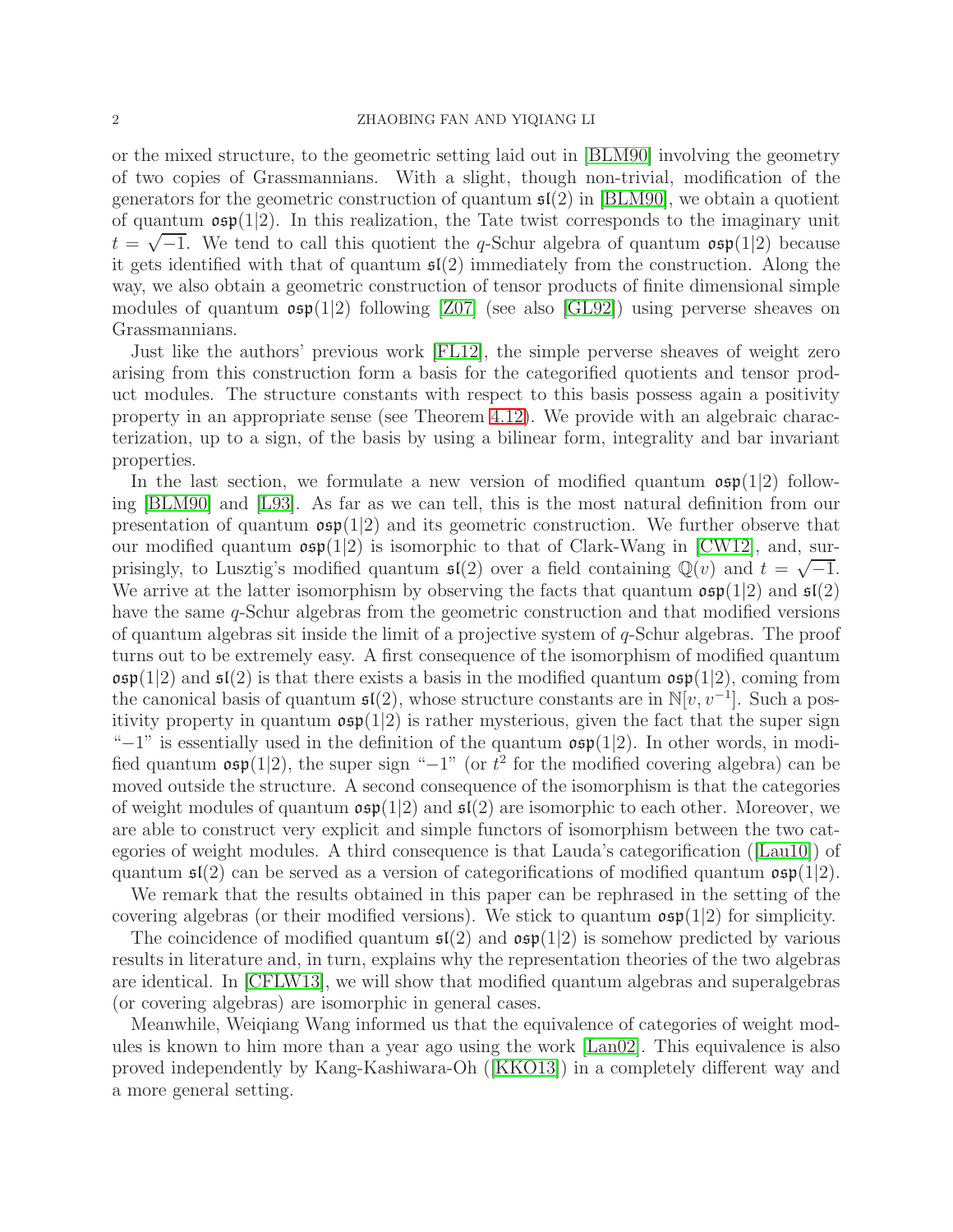#### GEOMETRIC QUANTUM  $\mathfrak{osp}(1|2)$  3

1.2. We thank Sean Clark and Weiqiang Wang for numerous interesting discussions and their generosities in sharing their ideas with us. We thank Alexander Ellis and Aaron Lauda for sending us their slides. Y. Li is partially supported by the NSF grant DMS-1160351.

#### CONTENTS

| 1. Introduction                                  |    |
|--------------------------------------------------|----|
| 2. Preliminaries                                 | 3  |
| 3. A geometric categorification of U             | .5 |
| 4. A geometric categorification of U-modules     | 11 |
| 5. Modified forms of <b>U</b> and weight modules | 18 |
| References                                       | 20 |

#### 2. Preliminaries

<span id="page-2-0"></span>2.1. Let v be an indeterminate and t the imaginary unit such that  $t^2 = -1$ . For any  $k \leq n \in \mathbb{N}$ , we set

$$
[n]_v = \frac{v^n - v^{-n}}{v - v^{-1}}, \t [n]_v^! = \prod_{k=1}^n [k]_v, \t \begin{bmatrix} n \\ k \\ n \end{bmatrix}_v = \frac{[n]_v^!}{[k]_v^! [n-k]_v^!},
$$

$$
[n]_{v,t} = \frac{(vt)^n - (vt^{-1})^{-n}}{vt - (vt^{-1})^{-1}}, \t [n]_{v,t}^! = \prod_{k=1}^n [k]_{v,t}, \t \begin{bmatrix} n \\ k \\ k \end{bmatrix}_v = \frac{[n]_v^!}{[k]_v^! [n-k]_v^!},
$$

One can easily check that

$$
[n]_{v,t} = t^{n-1}[n]_v, \quad [n]_{v,t}^! = t^{\frac{n(n-1)}{2}}[n]_v^!, \quad \begin{bmatrix} n \\ k \end{bmatrix}_{v,t} = t^{k(n-k)} \begin{bmatrix} n \\ k \end{bmatrix}_v.
$$

The quantum algebra U associated to the ortho-symplectic Lie algebra  $\mathfrak{osp}(1|2)$  is, by definition, an associative  $\mathbb{Q}[t](v)$ -algebra with 1 generated by the symbols  $E, F, K$  and  $K^{-1}$ , subject to the following defining relations.

(S1) 
$$
KK^{-1} = 1 = K^{-1}K.
$$

(S2) 
$$
KE = v^2 t^{-2} E K, \quad KF = v^{-2} t^2 F K.
$$

(S3) 
$$
EF - t^2 FE = \frac{K - K^{-1}}{v - v^{-1}}.
$$

The above presentation of the algebra U is new. Note that the algebra U is isomorphic to the algebra  $U_1$  in [\[CW12,](#page-19-10) 2.3] if the ground field is extended to  $\mathbb{Q}[t](v)$ . For the reader's convenience, we provide an isomorphism defined by the following correspondence.

| $\mathbf{U}$ | $\overline{F}$ | $E \mid F \mid t^{-1}K \mid vt^{-1} \mid$ |           | $n _{v,t}$                                                                                                                                                                  |
|--------------|----------------|-------------------------------------------|-----------|-----------------------------------------------------------------------------------------------------------------------------------------------------------------------------|
|              |                |                                           | $+ \pi +$ | $\cdot$ $\eta$ <sub><math>\alpha</math></sub> $\pi$ <sub><math>\alpha</math></sub> $\alpha$ <sub><math>\alpha</math></sub> $\alpha$ <sub><math>\alpha</math></sub> $\alpha$ |

The algebra  $U$  admits a super algebra structure by setting the parity function  $p$  to be  $p(E) = p(F) = 1$  and  $p(K) = p(K^{-1}) = 0$ . By convention, the multiplication on  $U \otimes U$  is defined by

$$
(x \otimes y)(x' \otimes y') = t^{2p(y)p(x')}xx' \otimes yy',
$$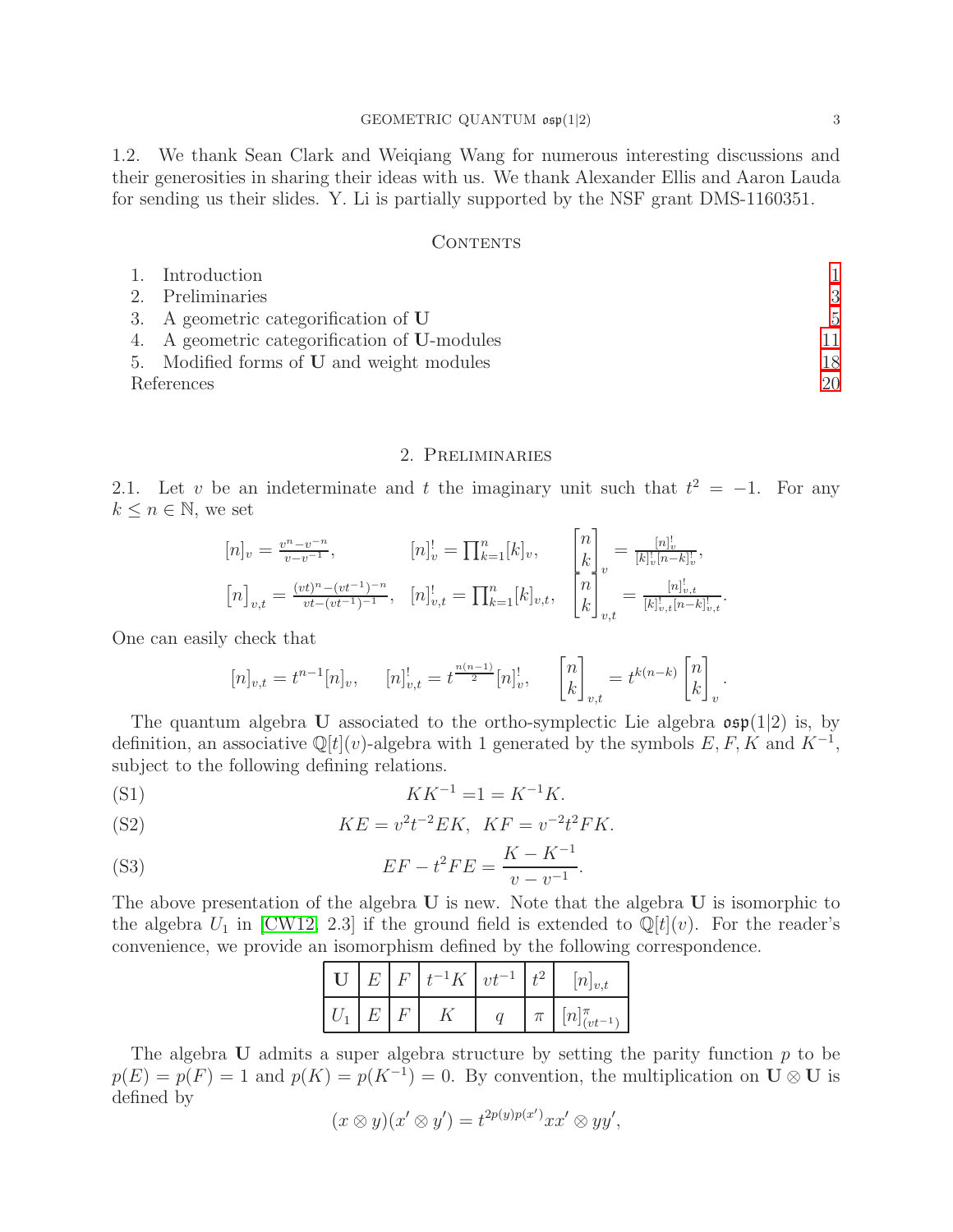where  $x, y, x'$  and  $y'$  are homogeneous elements in U. This gives a super algebra structure on  $U \otimes U$ . Moreover, a straightforward calculation yields the following proposition.

**Proposition 2.2.** There is a unique superalgebra homomorphism  $\Delta : U \to U \otimes U$  defined by

$$
\Delta(K) = K \otimes K, \qquad \Delta(K^{-1}) = K^{-1} \otimes K^{-1},
$$
  

$$
\Delta(E) = E \otimes 1 + K \otimes E, \quad \Delta(F) = 1 \otimes F + F \otimes K^{-1}.
$$

A standard induction gives rise to the following Lemma.

<span id="page-3-0"></span>**Lemma 2.3.** Let 
$$
F^{(n)} = \frac{F^n}{[n]_{v,t}^1}
$$
, for any  $n \in \mathbb{N}$ . We have  
\n
$$
EF^{(n)} = t^{2n}F^{(n)}E + t^{n-1}F^{(n-1)}\frac{v^{1-n}K - v^{n-1}K^{-1}}{v - v^{-1}}.
$$

By applying Lemma [2.3,](#page-3-0) we have the following proposition.

<span id="page-3-2"></span>**Proposition 2.4.** For any  $d \in \mathbb{N}$ , there exist only two non-isomorphic  $(d+1)$ -dimensional simple highest weight **U**-modules  $\Lambda_d^{\pm}$  $\frac{1}{d}$ . More precisely, the modules  $\Lambda_d^{\pm}$  $_d^{\pm}$  are spanned by vectors  $\xi_0, \xi_1, \cdots, \xi_d$ , as vector spaces, and the action of **U** on  $\Lambda_d^+$  $_d^+$  is given by

<span id="page-3-1"></span>(1) 
$$
F \cdot \xi_r = t^r [r+1]_v \xi_{r+1}, \quad E \cdot \xi_r = t^{r-1} [d+1-r]_v \xi_{r-1}, \quad K \cdot \xi_r = t^{2r} v^{d-2r} \xi_r,
$$

while the action on  $\Lambda_d^ \overline{d}$  is given by

(2)  $F \cdot \xi_r = t^r [r+1]_v \xi_{r+1}, \quad E \cdot \xi_r = -t^{r-1} [d+1-r]_v \xi_{r-1}, \quad K \cdot \xi_r = -t^{2r} v^{d-2r} \xi_r.$ 

**Remark 2.5.** By rewriting the last identity in [\(1\)](#page-3-1) into  $K \cdot \xi_r = t^d q^{d-2r} \xi_r$ , Proposition [2.4](#page-3-2) is compatible with the classification of simple modules of  $U_1 \otimes_{\mathbb{Q}[t](v)} \mathbb{C}(v)$  in [\[CW12,](#page-19-10) Proposition 3.2] and [\[Zou98,](#page-20-10) Theorem 3.1]

In Sections [3](#page-4-0) and [4,](#page-10-0) we will give a geometric categorification of  $\Lambda_d^+$ . The module  $\Lambda_d^-$  can be categorified similarly. From now on, we write  $\Lambda_d$  for  $\Lambda_d^+$  $_d^+$  *for simplicity*. The module  $\Lambda_d$ becomes a  $\mathbb{Z}_2$ -graded U-module by setting the parity function p to be  $p(\xi_r) = 1$  if r is odd and  $p(\xi_r) = 0$  otherwise. For any U-modules M and N, the U  $\otimes$  U-module structure on  $M \otimes N$  is defined by

<span id="page-3-4"></span>
$$
(a\otimes b)\cdot(m\otimes n)=(-1)^{p(b)p(m)}am\otimes bn,
$$

for any homogenous element  $b \in U$  and  $m \in M$ . Moreover, the U-module structure on  $M \otimes N$  is defined by

(3) 
$$
a \cdot (m \otimes n) = \Delta(a)(m \otimes n), \quad \forall a \in \mathbf{U}, m \otimes n \in M \otimes N.
$$

For any  $\mathbf{d} = (d_1, d_2, \cdots, d_m) \in \mathbb{N}^m$ , let

(4)  $\Lambda_{\mathbf{d}} = \Lambda_{d_1} \otimes \Lambda_{d_2} \otimes \cdots \otimes \Lambda_{d_m}.$ 

Let

<span id="page-3-3"></span>
$$
\mathcal{A} = \mathbb{Z}[v^{\pm 1}, t]
$$

denote the subring in  $\mathbb{Q}(v)[t]$  of Laurent polynomials. We denote by  $\mathcal{A}$ U the A-subalgebra of U generated by  $E^{(n)} := \frac{E^{n}}{[n]_{v,t}!}$ ,  $F^{(n)}$  and  $K^{\pm 1}$  for  $n \in \mathbb{N}$ . It is clear that the comultiplication  $\Delta$  induces a comultiplication on  $\mathcal{A}$ U. By combining with [\(1\)](#page-3-1), we can define the integral form  $_A\Lambda_d$  of the module  $\Lambda_d$ .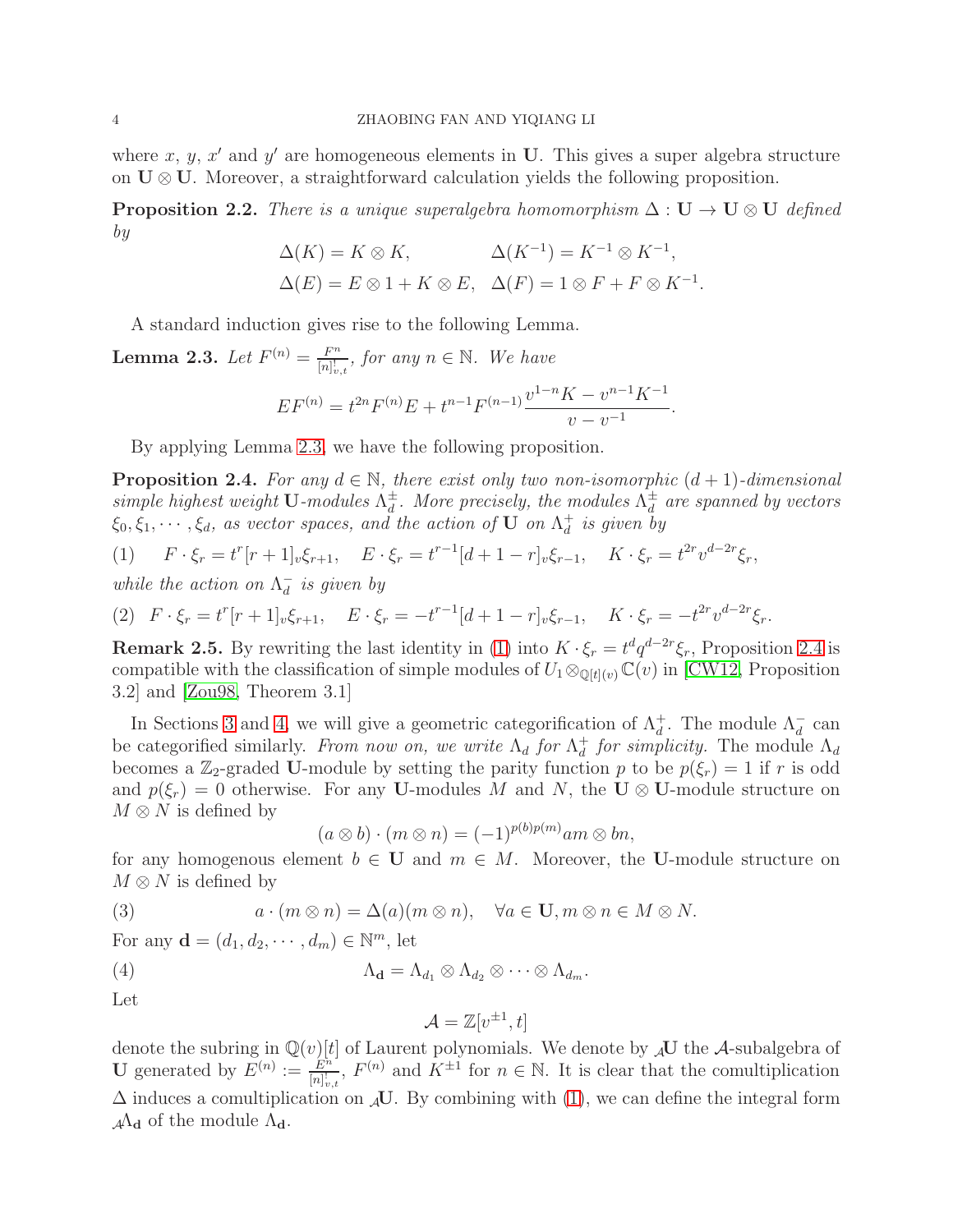<span id="page-4-1"></span>2.6. In this section, we recall notations and facts in the theory of mixed perverse sheaves. We refer to [\[L93,](#page-20-2) Chapter 8] and [\[BBD82\]](#page-19-12) for more details.

Let k be an algebraically closed field of positive characteristic. Let  $l$  be a fixed prime number invertible in k, and  $\overline{\mathbb{Q}}_l$  be the algebraic closure of the field of l-adic numbers. Denote by  $\mathcal{D}(X) = \mathcal{D}_c^b(X)$  the bounded derived category of  $\overline{\mathbb{Q}}_l$ -constructible sheaves on the algebraic variety X over k. Let  $\mathcal{D}_m(X)$  be the full subcategory of  $\mathcal{D}(X)$  consisting of all mixed complexes. If two complexes K and L in  $\mathcal{D}(X)$  are isomorphic, we write  $K = L$ .

Let wt(L) denote the weight of a pure complex L. Let  $[-], (-), \mathbb{D}$  and  $\otimes$  denote the shift functor, Tate twist functor, Verdier duality functor and tensor product functor, respectively. To a morphism  $f: X \to Y$  of algebraic varieties over k, we can associate four of Grothendieck's six operations  $f^*, f' : \mathcal{D}(Y) \to \mathcal{D}(X)$  and  $f_*, f_! : \mathcal{D}(X) \to \mathcal{D}(Y)$ . We recall some facts which we will use freely later.

- (1) Simple perverse sheaves are pure.
- (2) Functors  $(-)$  and  $[-]$  commute with each other and with all functors  $f^*, f_1, f^!, f_*, f^*$ .
- (3)  $\mathbb{D}f_! = f_*\mathbb{D}$ ,  $\mathbb{D}f'_! = f^*\mathbb{D}$ ,  $\mathbb{D}(L[n](m)) = (\mathbb{D}L)[-n](-m)$ .
- (4)  $\text{wt}(L[n]) = \text{wt}(L) + n$ ,  $\text{wt}(L(n)) = \text{wt}(L) 2n$ ,  $\text{wt}(\mathbb{D}L) = -\text{wt}(L)$  for any pure complex L.
- (5) If  $f: X \to Y$  is smooth with connected fibers of equal dimension, then  $wt(f^*L)$  =  $wt(L)$  for any pure complex L.
- (6) If  $f: X \to Y$  is a proper morphism, then  $wt(f_!L) = wt(L)$  for any pure complex L.
- $f: (Z)$   $f: (L \otimes f^*M) = f_!L \otimes M$ ,  $f^*(L \otimes M) = f^*L \otimes f^*M$ .
- $(8)$  If the following square is cartesian and f is a proper map



then we have  $g^*f_!L = f'_!g'^*L$  for any complex  $L \in \mathcal{D}(X)$ .

2.7. Suppose that  $X_1, X_2$  and  $X_3$  are three algebraic varieties over k. Let  $p_{ij}: X_1 \times X_2 \times$  $X_3 \to X_i \times X_j$  be the projection to the  $(i, j)$ -factor, for  $(i, j) = (1, 2), (2, 3), (1, 3)$ . For any  $L \in \mathcal{D}(X_1 \times X_2)$  and  $M \in \mathcal{D}(X_2 \times X_3)$ , we set

(5) 
$$
L \circ M = (p_{13}) \cdot (p_{12}^* L \otimes p_{23}^* M) \in \mathcal{D}(X_1 \times X_3).
$$

<span id="page-4-3"></span>**Lemma 2.8.** Assume the above set up, we have  $(L \circ M) \circ N = L \circ (M \circ N)$ , where N is any complex in  $\mathcal{D}(X_3 \times X_4)$  and  $X_4$  is a fourth variety over k.

<span id="page-4-0"></span>The proof is standard and left to the reader.

#### <span id="page-4-2"></span>3. A GEOMETRIC CATEGORIFICATION OF U

3.1. We fix a positive integer d. We write  $\mathcal{F}_r$  for the Grassmannian of all dimension r subspaces in  $k^d$ . It is clear that  $\mathcal{F}_r$  is empty unless r subjects to  $0 \le r \le d$ . The group  $G = GL(k^d)$  naturally acts on  $\mathcal{F}_r$  from the left. Let G act on  $\mathcal{F}_r \times \mathcal{F}_{r'}$  diagonally. By [\[BLM90,](#page-19-8) Section 1, the G-orbits in  $\mathcal{F}_r \times \mathcal{F}_{r'}$  are parametrized by the set  $\Theta_d(r,r')$  of all  $2 \times 2$  matrices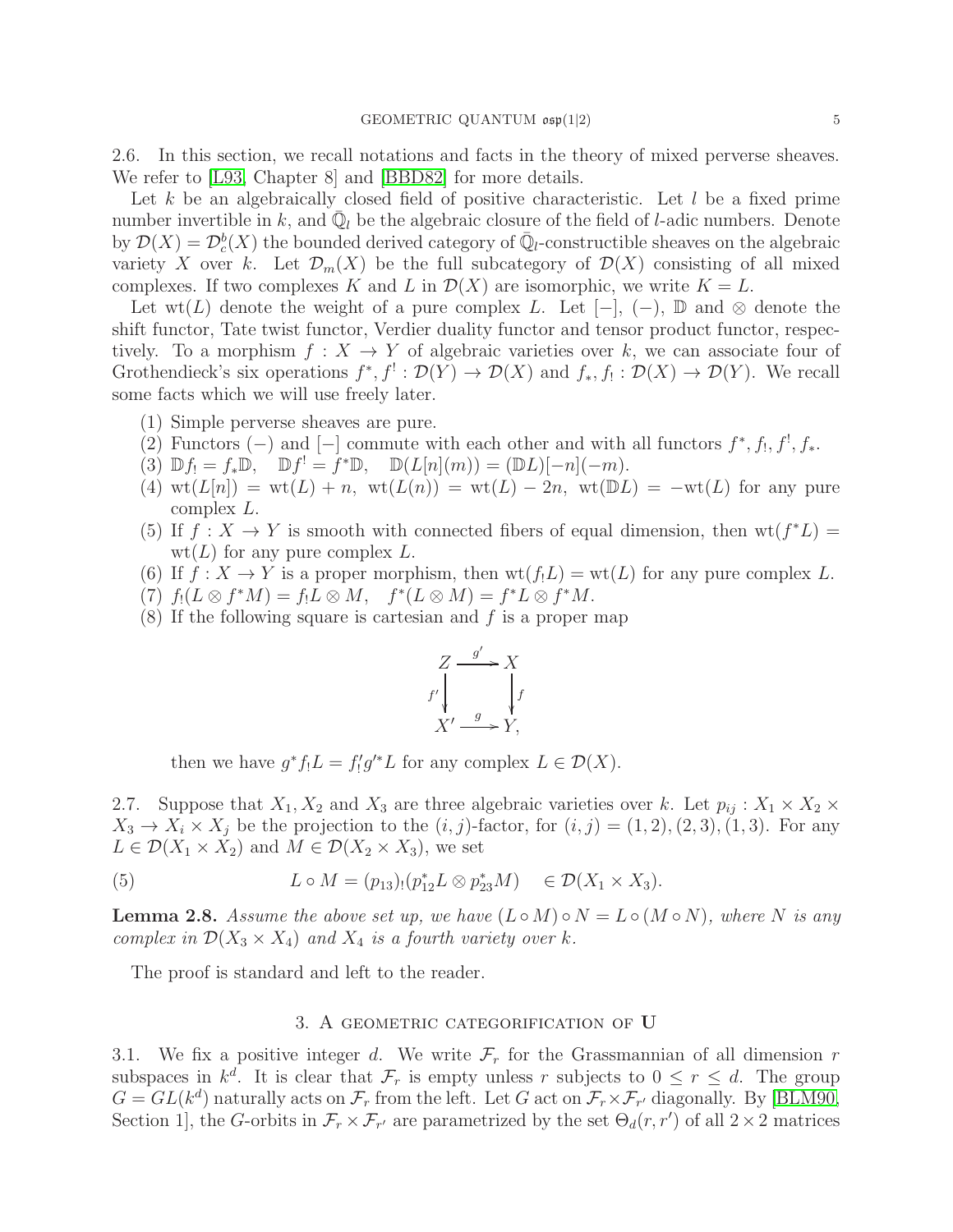$(a_{ij})$  such that  $a_{11} + a_{12} = r$ ,  $a_{11} + a_{21} = r'$  and  $\sum_{i,j=1,2} a_{ij} = d$ . In fact, a bijection is defined by sending a pair  $(V, V') \in \mathcal{F}_r \times \mathcal{F}_{r'}$  to the following matrix.

$$
\begin{bmatrix} |V \cap V'| & |V/V \cap V'| \\ |V + V'/V| & d - |V + V'| \end{bmatrix}
$$
, where  $|V| = \dim V$ .

We set

$$
\Theta_d = \sqcup_{r,r'} \Theta_d(r,r').
$$

We define the following closed subvarieties in  $\mathcal{F}_r \times \mathcal{F}_{r'}$  for appropriate r and r'.

<span id="page-5-1"></span>(6) 
$$
\mathcal{F}_{r,r+a} = \{ (V, V') \in \mathcal{F}_r \times \mathcal{F}_{r+a} | V \subset V' \}, \quad \forall 0 \le r, a, r+a \le d; \n\mathcal{F}_{r,r-a} = \{ (V, V') \in \mathcal{F}_r \times \mathcal{F}_{r-a} | V \supset V' \}, \quad \forall 0 \le r, a, r-a \le d.
$$

We denote

$$
E_{r,r+a} = (\bar{\mathbb{Q}}_l)_{\mathcal{F}_{r,r+a}} [a(d-(r+a))] \left( \frac{a(d-a)}{2} \right) \in \mathcal{D}(\mathcal{F}_r \times \mathcal{F}_{r+a}),
$$
  
\n
$$
F_{r,r-a} = (\bar{\mathbb{Q}}_l)_{\mathcal{F}_{r,r-a}} [a(r-a)] (a(r-a)) \in \mathcal{D}(\mathcal{F}_r \times \mathcal{F}_{r-a}),
$$
  
\n
$$
1_r = (\bar{\mathbb{Q}}_l)_{\mathcal{F}_{r,r}} \in \mathcal{D}(\mathcal{F}_r \times \mathcal{F}_r),
$$

where  $a > 0$  and  $(\bar{\mathbb{Q}}_l)_{X_1} \in \mathcal{D}(X)$  denotes the extension by zero of the constant sheaf  $(\bar{\mathbb{Q}}_l)_{X_1}$ in  $\mathcal{D}(X_1)$  for a given subvariety  $X_1$  in X. If the variety  $\mathcal{F}_{r,r'}$  is empty, the associated complex is defined to be zero.

<span id="page-5-0"></span>Lemma 3.2. (a).  $E_{r,r+a}E_{r+a,r+a+1} = \bigoplus_{j=0}^{a} E_{r,r+a+1}[a-2j](a-j).$ (b).  $F_{r,r-a}F_{r-a,r-a-1} = \bigoplus_{j=0}^{a} F_{r,r-a-1}[a-2j](a-j).$ 

*Proof.* The support of the complex  $p_{12}^*E_{r,r+a} \otimes p_{23}^*E_{r+a,r+a+1}$  is

$$
S = \{ (V, V', V'') \in \mathcal{F}_r \times \mathcal{F}_{r+a} \times \mathcal{F}_{r+a+1} | V \subset V' \subset V'' \}.
$$

The restriction of  $p_{13}$  to S is a  $\mathbb{P}^a$ -bundle. So we have

$$
E_{r,r+a}E_{r+a,r+a+1} = (p_{13}) \cdot (p_{12}^*E_{r,r+a} \otimes p_{23}^*E_{r+a,r+a+1})
$$
  
\n
$$
= (p_{13}) \cdot (\bar{Q}_l)_S [a(d-r-a) + d - (r+a) - 1] \left( \frac{a(d-a)}{2} + \frac{d-1}{2} \right)
$$
  
\n
$$
= \bigoplus_{j=0}^a (\bar{Q}_l)_{\mathcal{F}_{r,r+a+1}} [-2j] (-j) [(a+1)(d-(r+a))-1] \left( \frac{(a+1)(d-1-a)}{2} + a \right)
$$
  
\n
$$
= \bigoplus_{j=0}^a E_{r,r+a+1}[a-2j](a-j).
$$

Similarly, the support of  $p_{12}^*F_{r,r-a}\otimes p_{23}^*F_{r-a,r-a-1}$  is

$$
S = \{ (V, V', V'') \in \mathcal{F}_r \times \mathcal{F}_{r-a} \times \mathcal{F}_{r-a-1} | V \supset V' \supset V'' \}.
$$

The restriction of  $p_{13}$  to S is again a  $\mathbb{P}^a$ -bundle. By a similar argument as above, we have the second identity.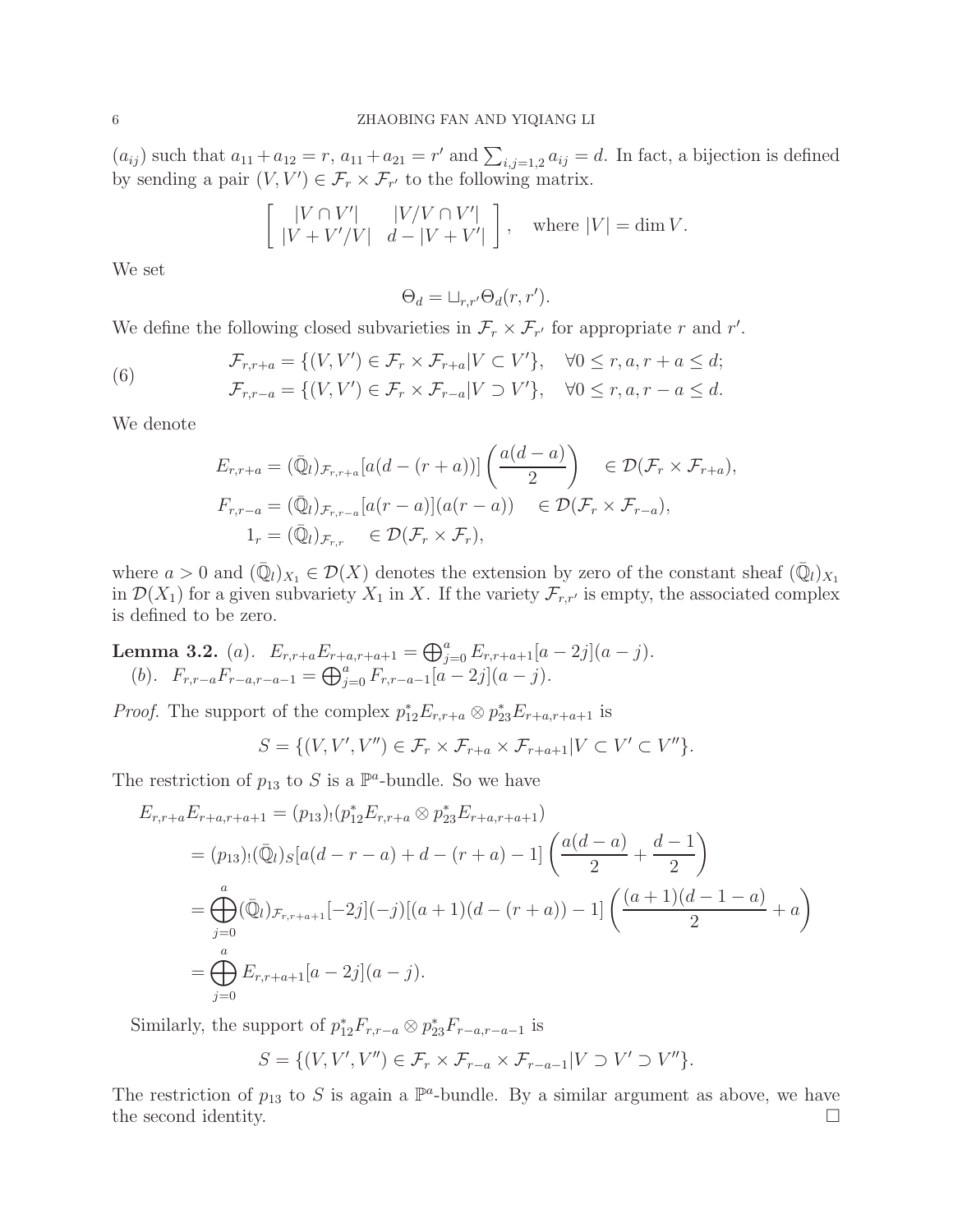<span id="page-6-0"></span>**Lemma 3.3.** (*a*).  $1_r 1_{r'} = \delta_{r,r'} 1_r$ .

- (b).  $E_{r,r+1}1_{r'} = \delta_{r+1,r'}E_{r,r+1},$   $1_r$  $E_{r,r+1} = \delta_{r',r} E_{r,r+1}.$
- (c).  $F_{r,r-1}1_{r'} = \delta_{r-1,r'}F_{r,r-1},$  1<sub>r</sub>  $F_{r,r-1} = \delta_{r',r} F_{r,r-1}.$

$$
\begin{aligned} (d). \quad E_{r,r+1}F_{r+1,r} &\oplus \bigoplus_{0 \le j < 2r-d} 1_r[2r-2j-1-d] \left(2r-j-\frac{d+1}{2}\right) \\ &= F_{r,r-1}E_{r-1,r}(1) \oplus \bigoplus_{0 \le j < d-2r} 1_r[d-2j-1-2r] \left(\frac{d-1}{2}-j\right) \end{aligned}
$$

*Proof.* Let us show that  $1_r 1_{r'} = \delta_{r,r'} 1_r$ . Assume that  $r = r'$ . As before, let  $p_{ij} : \mathcal{F}_r \times$  $\mathcal{F}_r \times \mathcal{F}_r \to \mathcal{F}_r \times \mathcal{F}_r$  be the projection to the  $(i, j)$ -factor. By the definition of  $1_r$ , the support of  $p_{12}^* 1_r \otimes p_{23}^* 1_r$  is the variety  $S = \{(V, V', V'') \in \mathcal{F}_r \times \mathcal{F}_r \times \mathcal{F}_r | V = V' = V''\}$ , i.e., the diagonal of the variety  $\mathcal{F}_r \times \mathcal{F}_r \times \mathcal{F}_r$ . So the image of S under  $p_{ij}$  is exactly  $\mathcal{F}_{r,r}$  for  $(i, j) = (1, 2), (2, 3), (1, 3)$ . Moreover, the restriction of  $p_{ij}$  to S is an isomorphism. Thus the restriction of  $1_r 1_r$  to  $\mathcal{F}_{r,r}$  is the constant sheaf. Therefore, we have  $1_r 1_r = 1_r$ . If  $r \neq r'$ , then the support of  $p_{12}^* 1_r \otimes p_{23}^* 1_r$  is empty. So we have  $1_r 1_{r'} = 0$ .

Next, let us show that  $E_{r,r+1}1_{r'} = \delta_{r+1,r'}E_{r,r+1}$ . Assume that  $r' = r+1$ . The support of  $p_{12}^*E_{r,r+1}\otimes p_{23}^*1_r$  is  $S = \{(V, V', V'')\in \mathcal{F}_r\times \mathcal{F}_{r+1}\times \mathcal{F}_{r+1}|V\subset V', V'=V''\}$ . By definition, the restriction of  $p_{12}^*E_{r,r+1}\otimes p_{23}^*1_r$  to S is  $(\overline{\mathbb{Q}}_l)_S[d-(r+1)](\frac{d-1}{2})$ . Note that the restriction of  $p_{13}$  to S is again an isomorphism, and the image of  $p_{13}$  is  $\mathcal{F}_{r,r+1}$ . Therefore we have  $E_{r,r+1}1_{r+1} = E_{r,r+1}$ . For the case of  $r' \neq r$ , the identity holds by definitions. One may show similar identities in the lemma in a similar way.

Finally, let us show that the last identity in the lemma. Let us compute the complex  $E_{r,r+1}F_{r+1,r}$ . The support of  $p_{12}^*E_{r,r+1}\otimes p_{23}^*F_{r+1,r}$  is

$$
S = \{ (V, V', V'') \in \mathcal{F}_r \times \mathcal{F}_{r+1} \times \mathcal{F}_r | V \subset V' \supset V'' \}.
$$

Let  $S_1 = \{(V, V', V'') \in S | V = V''\}$  and  $S_2 = S \setminus S_1$ . Then

$$
S_2 \simeq S_2' \stackrel{\text{def.}}{=} \{ (V, V'') \in \mathcal{F}_r \times \mathcal{F}_r | |(V + V'')/V| = 1 = |(V + V'')/V''| \}.
$$

Observe that the restriction  $p'_{13}$  of  $p_{13}$  to  $S_1$  is a fiber bundle of fiber isomorphic to the projective space  $\mathbb{P}^{d-r-1}$ , while the restriction  $p''_{13}$  of  $p_{13}$  to  $S_2$  is an isomorphism. Further, the image of  $p'_{13}$  is  $\mathcal{F}_{r,r}$ , and the image of  $p''_{13}$  is  $S'_2$ . The restriction of  $p^*_{12}E_{r,r+1}\otimes p^*_{23}F_{r+1,r}$ to  $S$  is

$$
(\overline{\mathbb{Q}}_l)_S[d-(r+1)](\frac{d-1}{2})\otimes(\overline{\mathbb{Q}}_l)_S[r](r)=(\overline{\mathbb{Q}}_l)_S[d-1]\left(\frac{d-1}{2}+r\right).
$$

So

$$
E_{r,r+1}F_{r+1,r} = (p_{13})_!(p_{12}^*E_{r,r+1} \otimes p_{23}^*F_{r+1,r}) = (p_{13})_!(\bar{\mathbb{Q}}_l)_S[d-1] \left(\frac{d-1}{2} + r\right)
$$
  

$$
= (p'_{13})_!(\bar{\mathbb{Q}}_l)_{S_1}[d-1] \left(\frac{d-1}{2} + r\right) \oplus (p''_{13})_!(\bar{\mathbb{Q}}_l)_{S_2}[d-1] \left(\frac{d-1}{2} + r\right)
$$
  

$$
= (\bigoplus_{j=0}^{d-r-1} (\bar{\mathbb{Q}}_l)_{\mathcal{F}_{r,r}}[-2j](-j) \oplus (\bar{\mathbb{Q}}_l)_{S_2'}[d-1] \left(\frac{d-1}{2} + r\right),
$$

where the third equation is due to [\[L93,](#page-20-2) 8.1.6].

Similarly, we compute  $F_{r,r-1}E_{r-1,r}$  and get

$$
F_{r,r-1}E_{r-1,r}(1)=(\bigoplus_{j=0}^{r-1}(\bar{Q}_l)_{\mathcal{F}_{r,r}}[-2j](-j)\oplus(\bar{Q}_l)_{S''_2})[d-1]\left(\frac{d-1}{2}+r\right),\,
$$

.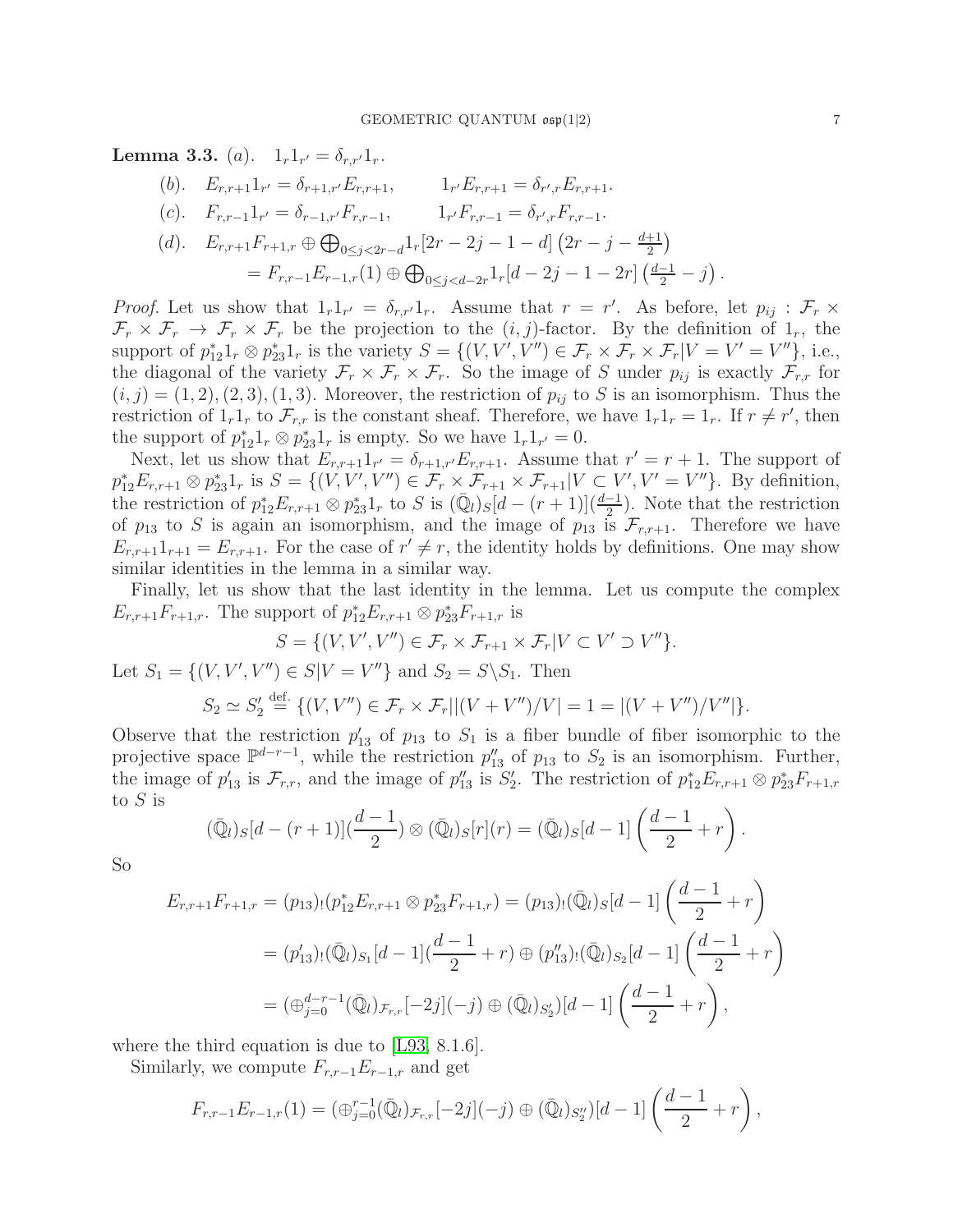where  $S_2'' = \{(V, V'') \in \mathcal{F}_r \times \mathcal{F}_r | |V/(V \cap V'')| = 1 = |V''/(V \cap V'')| \}$ . Observe that  $S_2' = S_2''$ and

$$
(\oplus_{j=0}^{d-r-1} 1_r \oplus \oplus_{d-r \le j < r} 1_r)[-2j](-j) = (\oplus_{j=0}^{r-1} 1_r \oplus \oplus_{r \le j < d-r} 1_r)[-2j](-j).
$$
  
the last identity in the lemma. The lemma follows

We have the last identity in the lemma. The lemma follows.

For any  $A = (a_{ij})_{1 \leq i,j \leq 2}$ , we set

 ${A} = IC(O_A)[-r(A)](-r(A)/2), \quad \forall A \in \Theta_d,$ 

where  $O_A$  is the corresponding G-orbit of A,  $IC(O_A)$  is the intersection cohomology complex attached to the closure of  $O_A$  ([\[BBD82\]](#page-19-12)), and  $r(A) = (a_{11} + a_{12})(a_{21} + a_{22})$  is the dimension of the image of  $O_A$  under the first projection.

<span id="page-7-4"></span>**Lemma 3.4.** (a). 
$$
E_{r-a,r}1_r F_{r,r-b}(n_1) = \begin{cases} r-a-b & b \ a & d-r \end{cases}
$$
,  $\forall d \leq (r-a) + (r-b)$ .  
\n(b).  $F_{r+b,r}1_r E_{r,r+a}(n_2) = \begin{cases} r & b \ a & d-r-a-b \end{cases}$ ,  $\forall d \geq (r+a) + (r+b)$ .  
\n(c).  $E_{r-a,r}1_r F_{r,r-b} = F_{d-r+b,d-r}1_{d-r} E_{d-r,d-r+a}(ab)$ , if  $d = (r-a) + (r-b)$ ,  
\nwhere  $n_1 = -\frac{1}{2}(a(r-a) + b(r-b))$  and  $n_2 = -\frac{1}{2}(ar+br)$ .

*Proof.* We prove the first equation. The support of the complex  $p_{12}^*E_{r-a,r}\otimes p_{23}^*F_{r,r-b}$  is  $S = \{ (V, V'', V') \in \mathcal{F}_{r-a} \times \mathcal{F}_r \times \mathcal{F}_{r-b} | V \subset V'' \supset V' \}.$ 

By definition, we have

<span id="page-7-1"></span>(7) 
$$
E_{r-a,r}F_{r,r-b} = (p_{13})_!(\bar{\mathbb{Q}}_l)_S[a(d-r)+b(r-b)]\left(\frac{a(d-a)}{2}+b(r-b)\right).
$$

Consider the restriction of  $p_{13}$  to S. The image of S under  $p_{13}$  consists of the pairs  $(V, V') \in$  $\mathcal{F}_{r-a} \times \mathcal{F}_{r-b}$  such that  $|V + V'| \leq r$ . Thus we have

 $r - a - b \le |V \cap V'| \le \min\{r - a, r - b\}.$ 

Recall from [\[BLM90,](#page-19-8) 2.3] that

<span id="page-7-0"></span>(8) 
$$
d(A) - r(A) = a_{11}a_{12} + a_{21}a_{12} + a_{21}a_{22}
$$

$$
= (r - a - b - |V \cap V'|)(d - r + b + |V \cap V'|) + b|V \cap V'| + a(d - r + b).
$$

In particular,

<span id="page-7-2"></span>(9) 
$$
d(A) - r(A) = a(d - r) + b(r - b), \text{ if } |V \cap V'| = r - a - b.
$$

From [\(8\)](#page-7-0), we see that  $p_{13}(S)$  is the orbit closure of the G-orbit whose associated matrix is

<span id="page-7-3"></span>
$$
A_0 = \left[ \begin{array}{rr} r - a - b & b \\ a & d - r \end{array} \right].
$$

We claim that

(10) The restriction of  $p_{13}$  to S is a small resolution.

Recall that smallness means that the following two conditions are satisfied.

- (a).  $2|p_{13}^{-1}(x)| \leq d(A_0) d(A)$ , for any  $x \in O_A \subseteq O_{A_0}$ .
- (b). The equality holds if and only if  $A = A_0$ .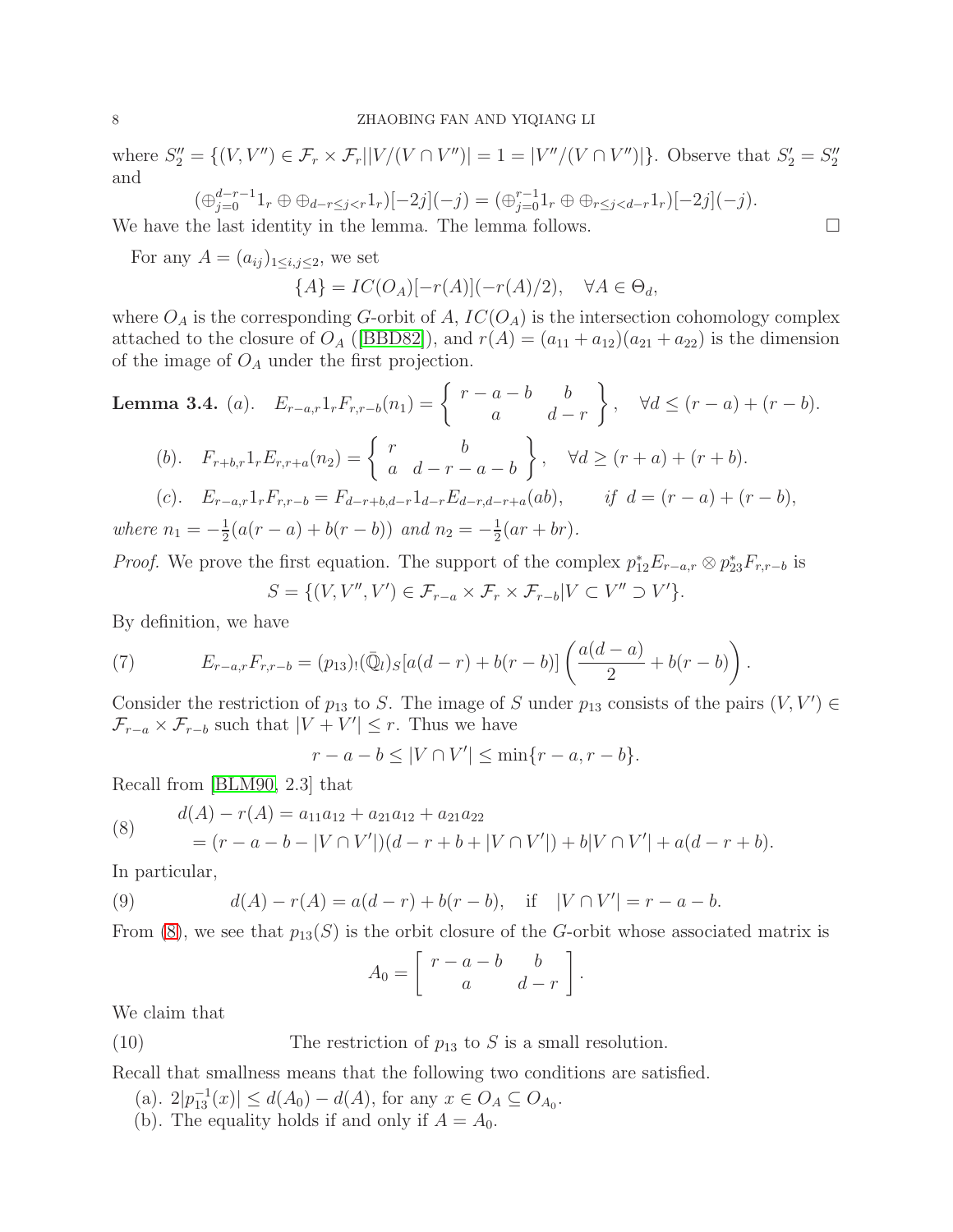We show that  $p_{13}$  satisfies (a). Given any pair  $(V, V')$  in  $p_{13}(S)$ , the dimension of the fiber  $p_{13}^{-1}(V, V')$  is

(11) 
$$
|p_{13}^{-1}(V,V')| = |Gr(d - |V + V'|, r - |V + V'|)| = (r - |V + V'|)(d - r).
$$

Since  $r(A_0) = r(A)$ , we have

<span id="page-8-1"></span><span id="page-8-0"></span>
$$
2|p_{13}^{-1}(x)| - (d(A_0) - d(A)) = 2|p_{13}^{-1}(x)| - (d(A_0) - r(A_0)) - (d(A) - r(A)).
$$

By  $(8)$  and  $(11)$ , we have

(12) 
$$
2|p_{13}^{-1}(x)| - (d(A_0) - d(A)) = (r - a - b - |V \cap V'|)(-d + r + |V \cap V'|) \leq 0.
$$

This shows (a). The inequality [\(12\)](#page-8-1) becomes equality if and only if  $|V \cap V'| = r - a - b$ . So (b) holds for  $p_{13}$ . It is clear that the restriction of  $p_{13}$  to  $p_{13}^{-1}(O_{A_0})$  is an isomorphism. The claim follows.

By [\(7\)](#page-7-1), [\(9\)](#page-7-2) and [\(10\)](#page-7-3), we have  $E_{r-a,r}F_{r,r-b} = \{A_0\}$  up to a Tate twist. Since wt $(\{A_0\}) = 0$ , we have  $n_1 = -\frac{1}{2}$  $\frac{1}{2}(a(r-a)+b(r-b))$  by checking the weight of  $E_{r-a,r}F_{r,r-b}$ . The first equation in the lemma follows. The second equation can be shown similarly. The third one follows from the first two equations.

<span id="page-8-6"></span>3.5. Consider the following complex

<span id="page-8-2"></span>(13) 
$$
L_1 \circ L_2 \circ \cdots \circ L_m, \quad m \in \mathbb{N},
$$

where the  $L_i$ 's are either  $E_{r,r+1}$ ,  $F_{r,r-1}$ , or  $1_r$ . Assume that  $L_i \in \mathcal{D}(\mathcal{F}_{r_i} \times \mathcal{F}_{r_{i+1}})$  for  $i =$  $1, \dots, m$ . Let  $s_{ij} : \prod_{k=1}^{m+1} \mathcal{F}_{r_k} \to \mathcal{F}_{r_i} \times \mathcal{F}_{r_j}$  be the projection to  $(i, j)$ -factor. By applying [2.6](#page-4-1) (7) and (8), we get

$$
L_1 \circ L_2 \circ \cdots \circ L_m = (s_{1,m+1}) \circ (\otimes_{i=1}^m s_{i,i+1}^*(L_i)).
$$

Observe that  $s_{1,m+1}$  is proper, and the restriction of the complex  $\otimes_{i=1}^m s_{i,i+1}(L_i)$  to its support, which is smooth and irreducible, is a constant sheaf with a shift and a Tate twist. By the decomposition theorem ([\[BBD82\]](#page-19-12)), we see that the complex [\(13\)](#page-8-2) is semisimple.

<span id="page-8-5"></span>3.6. Let  $\mathcal{Q}_d^{r,r'}$  $\mathcal{D}(\mathcal{F}_r \times \mathcal{F}_{r'})$  consisting of semisimple complexes, whose simple constitutes are direct summands of the complex [\(13\)](#page-8-2) up to shifts and twists.

Let  $\mathbf{Q}_{d}^{r,r'}$  $d_d^{r,r'}$  be the split Grothendieck group of  $\mathcal{Q}_d^{r,r'}$  $\mathbf{q}_{d}^{r,r'}$ . More precisely,  $\mathbf{Q}_{d}^{r,r'}$  $\frac{r,r}{d}$  is the abelian group generated by the isomorphism classes of objects in  $\mathcal{Q}_d^{r,r'}$  $\frac{r,r}{d}$  and subject to the following relation.

(14) 
$$
\langle C \oplus C' \rangle = \langle C \rangle + \langle C' \rangle, \quad \forall C, C' \in \mathcal{Q}_d^{r,r'}.
$$

Let  $\mathbf{Q}_d = \oplus_{r,r'\in \mathbb{Z}_{\geq 0}} \mathbf{Q}_d^{r,r'}$  $d_d^{r,r'}$  and  $\tilde{\mathcal{A}} = \mathbb{Z}[v^{\pm 1}, \tau^{\pm 1}]$ , where  $\tau$  is an indeterminate. We define an  $\mathcal{A}$ -module structure on  $\mathbf{Q}_d$  as follows.

<span id="page-8-3"></span>(15) 
$$
v \cdot \langle C \rangle = \langle C[1](\frac{1}{2}) \rangle, \quad \tau \cdot \langle C \rangle = \langle C(\frac{1}{2}) \rangle, \quad \forall \langle C \rangle \in \mathbf{Q}_d.
$$

By the property of the shift and Tate twist functors, this action is well-defined. Recall that

<span id="page-8-4"></span>
$$
\mathcal{A} = \mathbb{Z}[v^{\pm 1}, t].
$$

There is an obvious ring homomorphism  $\tilde{\mathcal{A}} \to \mathcal{A}$  by sending  $\tau$  to t. Let

$$
\mathcal{A} \mathbf{S}_{v,t}(2,d) = \mathcal{A} \otimes_{\tilde{\mathcal{A}}} \mathbf{Q}_d.
$$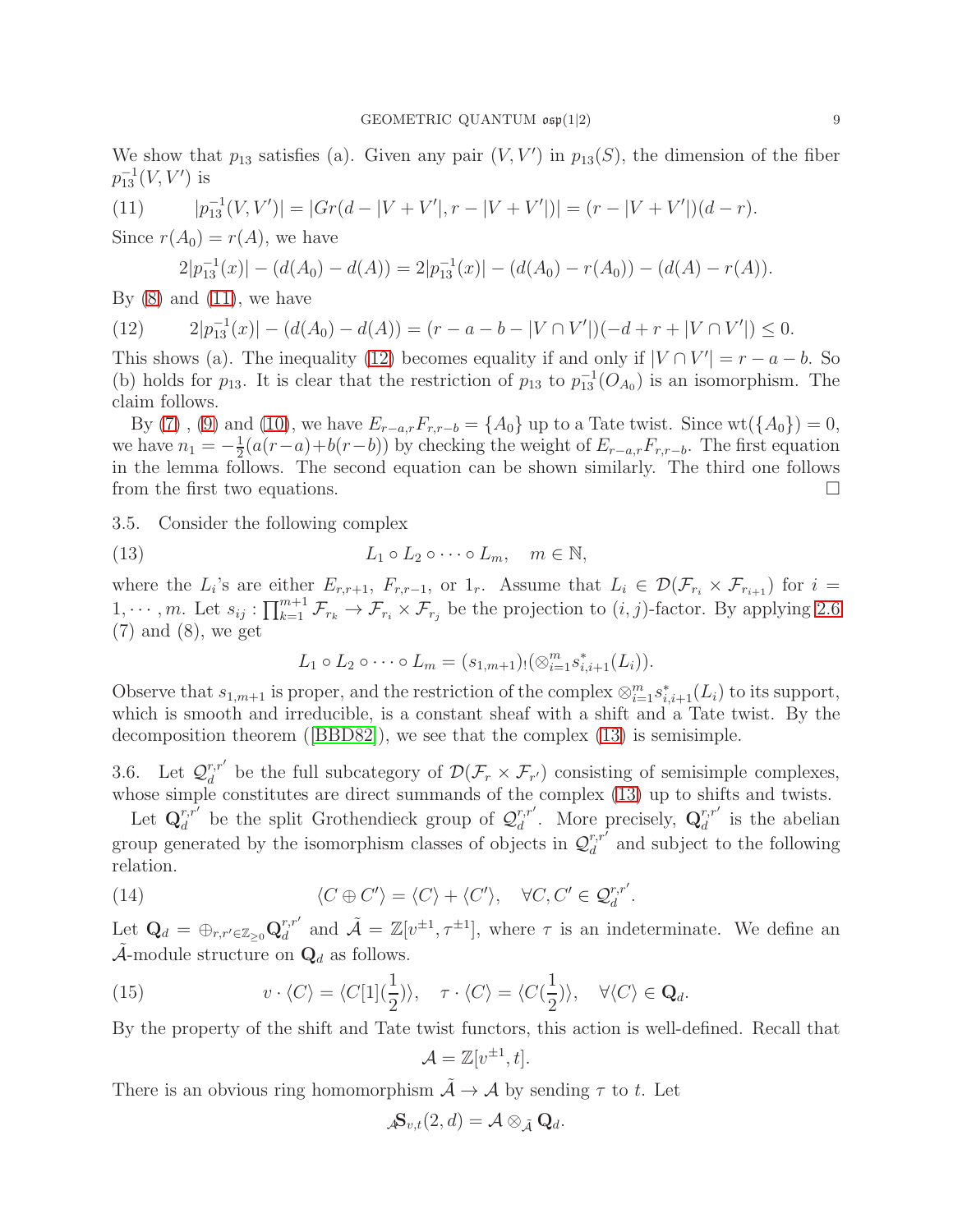By the  $\tau$ -action in [\(15\)](#page-8-3), we have

<span id="page-9-0"></span>(16) 
$$
1 \otimes \langle C(2) \rangle = 1 \otimes \tau^4 \langle C \rangle = t^4 \otimes \langle C \rangle = 1 \otimes \langle C \rangle, \quad \forall \langle C \rangle \in \mathbf{Q}_d.
$$

Let

(17) 
$$
\mathbf{S}_{v,t}(2,d) = \mathbb{Q}[t](v) \otimes_{\mathcal{A}} {\mathcal{A}} \mathbf{S}_{v,t}(2,d).
$$

By  $(14)$ ,  $(16)$  and Lemma [3.4,](#page-7-4) the convolution product " $\circ$ " in  $(5)$  descends to a bilinear map on  $\mathcal{A}S_{v,t}(2,d)$ :

$$
\circ : \mathcal{A} \mathbf{S}_{v,t}(2,d) \times \mathcal{A} \mathbf{S}_{v,t}(2,d) \to \mathcal{A} \mathbf{S}_{v,t}(2,d).
$$

It is associative due to Lemma [2.8.](#page-4-3) Together with "∘", the space  $\mathcal{A}S_{v,t}(2, d)$  becomes an associative algebra over A. By an abuse of notation, we write C instead of  $1 \otimes \langle C \rangle$  for elements in  $\mathcal{A}S_{v,t}(2,d)$ .

<span id="page-9-1"></span>**Lemma 3.7.** The following identities hold in  $\mathcal{A}S_{v,t}(2, d)$ .

(a).  $E_{r,r+a}E_{r+a,r+a+1} = [a+1]_{v,t}E_{r,r+a+1}.$ (b).  $F_{r,r-a}F_{r-a,r-a-1} = [a+1]_{v,t}F_{r,r-a-1}.$ 

*Proof.* By Lemma [3.2](#page-5-0) and A-action on  $\mathcal{S}_{v,t}(2, d)$  defined above, we have

$$
E_{r,r+a} \circ E_{r+a,r+a+1} = \sum_{j=0}^{a} v^{a-2j} t^a E_{r,r+a+1} = [a+1]_{v,t} E_{r,r+a+1}.
$$

The second identity can be proved similarly.

Let 
$$
K_r = 1_r[d - 2r](\frac{d}{2}), K_r^{-1} = 1_r[2r - d](-\frac{d}{2})
$$
 and  
\n
$$
E = \sum_{r=0}^{d-1} E_{r,r+1}, \quad F = \sum_{r=1}^{d} F_{r,r-1}, \quad K = \sum_{r=0}^{d} K_r, \quad K^{-1} = \sum_{r=0}^{d} K_r^{-1}.
$$

By Lemmas [3.3,](#page-6-0) [3.4,](#page-7-4) [3.7](#page-9-1) and using  $t^2 = -1$ , we have

**Theorem 3.8.** There exists a unique surjective algebra homomorphism  $\chi : \mathbf{U} \to \mathbf{S}_{v,t}(2,d)$ by sending the generators in U to the respective elements in  $S_{v,t}(2, d)$ . Moreover, it induces a surjective A-algebra homomorphism from the integral form  $\mathcal{A}U$  of U to the algebra  $\mathcal{A}S_{v,t}(2,d)$ .

<span id="page-9-4"></span>3.9. Let  $\mathbf{S}_v(2, d)$  be the q-Schur algebra associated to  $\mathfrak{sl}(2)$ . By [\[BLM90\]](#page-19-8) and [\[D95,](#page-19-13) 1.3],  $\mathbf{S}_{v,t}(2,d)$  is isomorphic to  $\mathbb{Q}[t](v) \otimes_{\mathbb{Q}(v)} \mathbf{S}_v(2,d)$ . We define a  $\mathbb{Q}[t](v)$ -linear map

<span id="page-9-2"></span>(18) 
$$
\psi_{d,d+2}: \mathbf{S}_{v,t}(2,d+2) \to \mathbf{S}_{v,t}(2,d)
$$

by

<span id="page-9-3"></span>(19) 
$$
\{A\} \mapsto \begin{cases} \{A - I_{2 \times 2}\}, & \text{if } A - I_{2 \times 2} \in \Theta_d, \\ 0, & \text{otherwise,} \end{cases}
$$

where  $I_{2\times 2}$  is the identity matrix of rank 2.

**Proposition 3.10.** For any  $d \in \mathbb{Z}_{>0}$ ,  $\psi_{d,d+2}$  in [\(18\)](#page-9-2) is a surjective algebra homomorphism.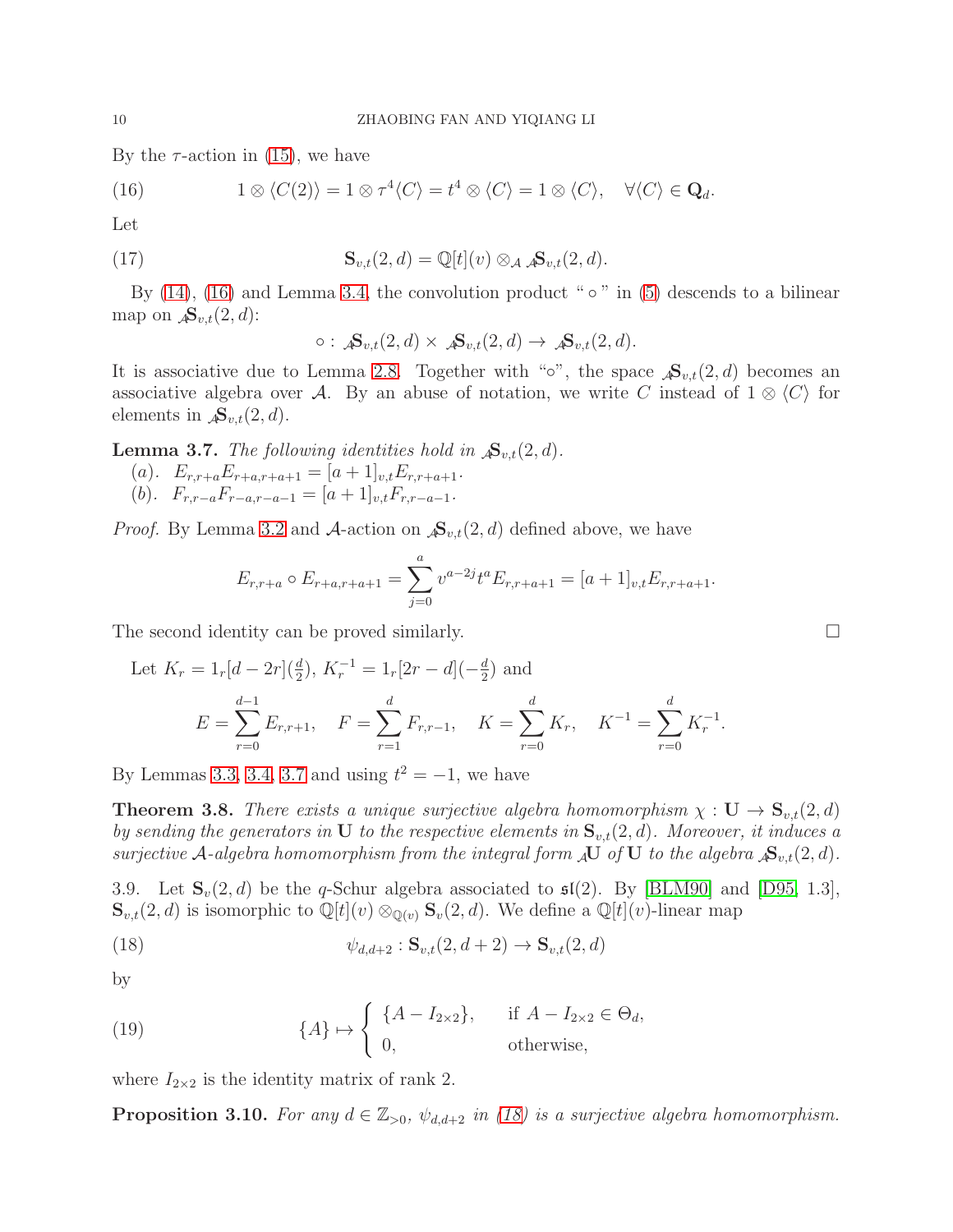*Proof.* By Lemma [3.4,](#page-7-4)  $\mathbf{S}_{v,t}(2,d)$  is generated by  $1_r, E_{r,r+1}$  and  $F_{r,r-1}$ ,  $\forall 0 \leq r \leq d$  and subjects to the relations given by Lemma [3.3.](#page-6-0) By [\(19\)](#page-9-3), we have

$$
\psi_{d,d+2}(E_{r,r+1}) = tE_{r-1,r}, \quad \psi_{d,d+2}(F_{r,r-1}) = tF_{r-1,r-2}, \quad \text{and} \quad \psi_{d,d+2}(1_r) = 1_{r-1}.
$$

 $\psi_{d,d+2}$  is surjective, since  $1_r, E_{r,r+1}$  and  $F_{r,r-1}$  are algebraic generators of  $\mathbf{S}_{v,t}(2,d)$ . The rest is to show that  $\psi_{d,d+2}$  is compatible with the defining relations of  $S_{v,t}(2, d+2)$ . We only check the relation  $E_{r,r+1}F_{r+1,r} - t^2 F_{r,r-1}E_{r-1,r} = t^{2r}[d+2-2r]_v1_r$  and the rest relations can be checked similarly. By the definition of  $K_r$ , we have  $\psi_{d,d+2}(K_r) = v^{d+2-2r}t^{2r}\psi_{d,d+2}(1_r) =$  $v^{d+2-2r}t^{2r}1_{r-1} = t^2K_{r-1}$ . So

$$
\psi_{d,d+2}(E_{r,r+1}F_{r+1,r}-t^2F_{r,r-1}E_{r-1,r})=\psi_{d,d+2}(\frac{K_r-K_r^{-1}}{v-v^{-1}})=t^2\frac{K_{r-1}-K_{r-1}^{-1}}{v-v^{-1}}.
$$

On the other hand, we have

$$
\psi_{d,d+2}(E_{r,r+1})\psi_{d,d+2}(F_{r+1,r}) - t^2\psi_{d,d+2}(F_{r,r-1})\psi_{d,d+2}(E_{r-1,r})
$$
  
= 
$$
t^2(E_{r-1,r}F_{r,r-1} - t^2F_{r-1,r-2}E_{r-2,r-1}) = t^2\frac{K_{r-1} - K_{r-1}^{-1}}{v - v^{-1}}.
$$

<span id="page-10-0"></span>The proposition follows.  $\Box$ 

### 4. A geometric categorification of U-modules

4.1. Let  $\mathcal{C}_{r,r'}$  be the category of triangulated functors from  $\mathcal{D}(\mathcal{F}_{r'})$  to  $\mathcal{D}(\mathcal{F}_r)$ . Consider the following diagram

$$
\mathcal{F}_r \xleftarrow{p_1} \mathcal{F}_r \times \mathcal{F}_{r'} \xrightarrow{p_2} \mathcal{F}_{r'},
$$

where  $p_1$  and  $p_2$  are projections to the first and second components, respectively. Define a functor

$$
\Psi_{r,r'}: \mathcal{D}(\mathcal{F}_r \times \mathcal{F}_{r'}) \to \mathcal{C}_{r,r'}
$$

by  $\Psi_{r,r'}(L) = p_{1!}(L \otimes p_2^*(-))$  for any object L in  $\mathcal{D}(\mathcal{F}_r \times \mathcal{F}_{r'}).$ 

<span id="page-10-1"></span>**Proposition 4.2.**  $\Psi_{r'',r}(L \circ M) = \Psi_{r'',r'}(L) \Psi_{r',r}(M)$  for any objects L in  $\mathcal{D}(\mathcal{F}_{r''} \times \mathcal{F}_{r'})$  and M in  $\mathcal{D}(\mathcal{F}_{r'} \times \mathcal{F}_r)$ .

This is a special case of Proposition 7.2 in [\[Li10\]](#page-20-11).

Consider the following diagram

$$
\mathcal{F}_r \xleftarrow{p} \mathcal{F}_{r,r+a} \xrightarrow{p'} \mathcal{F}_{r+a},
$$

where  $\mathcal{F}_{r,r+a}$  is defined in [\(6\)](#page-5-1) and p, p' are projections. For any  $0 \leq r, r + a \leq d$  and  $a > 0$ , we define

$$
\mathfrak{K}_r = Id[d - 2r] \left( \frac{d}{2} \right) : \mathcal{D}(\mathcal{F}_r) \to \mathcal{D}(\mathcal{F}_r),
$$

<span id="page-10-3"></span>(20)

$$
\mathfrak{E}_{r,r+a} = p_! p'^*[a(d-a-r)] \left( \frac{a(d-a)}{2} \right) : \mathcal{D}(\mathcal{F}_{r+a}) \to \mathcal{D}(\mathcal{F}_r),
$$
  

$$
\mathfrak{F}_{r+a,r} = p'_! p^*[ar](ar) : \mathcal{D}(\mathcal{F}_r) \to \mathcal{D}(\mathcal{F}_{r+a}).
$$

<span id="page-10-2"></span>**Lemma 4.3.** For any  $0 \le r, r + a \le d$  and  $a > 0$ , we have

 $\Psi_{r,r+a}(E_{r,r+a}) = \mathfrak{E}_{r,r+a}, \Psi_{r,r-a}(F_{r,r-a}) = \mathfrak{F}_{r,r-a}, \text{ and } \Psi_{r,r}(K_r) = \mathfrak{K}_r.$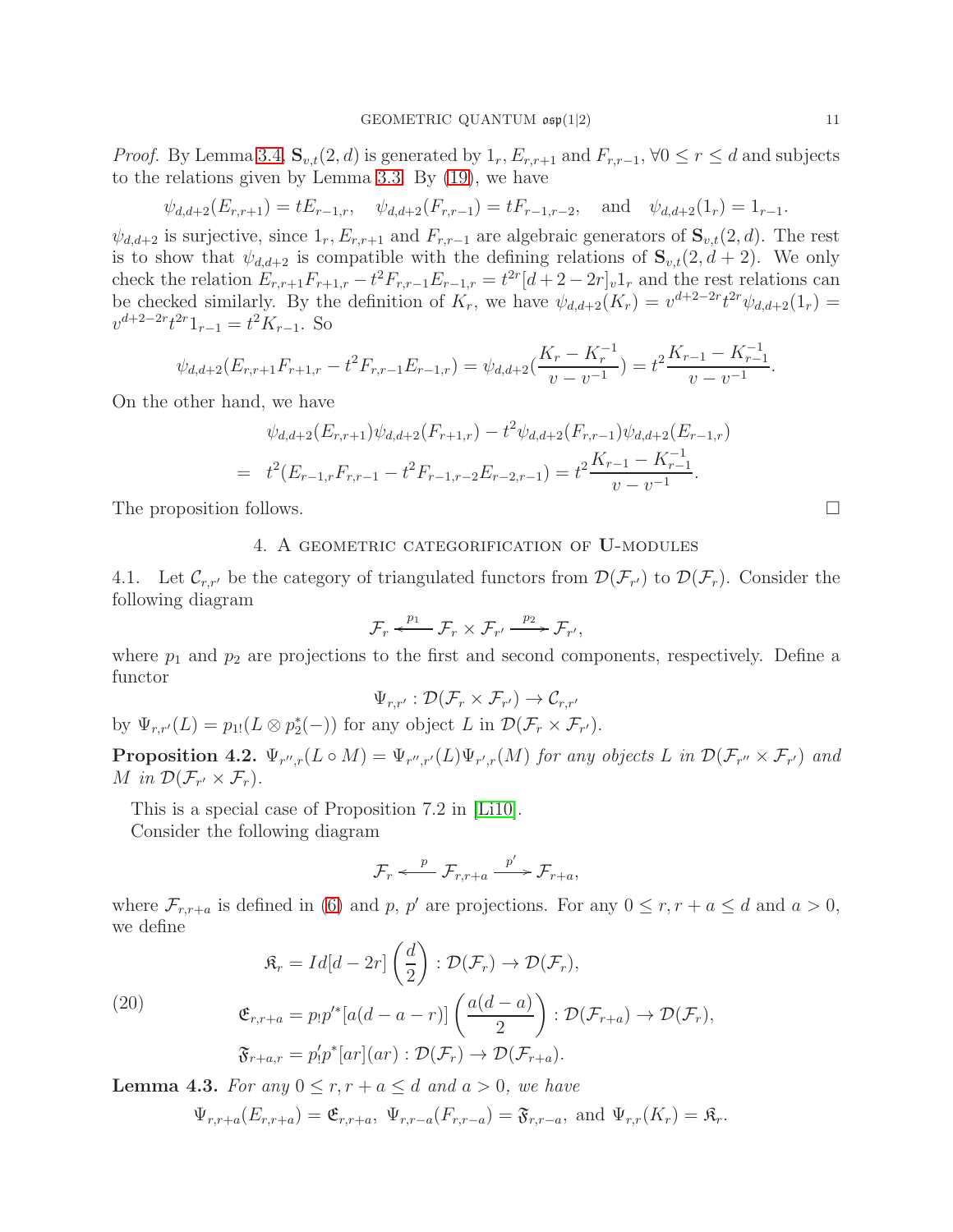*Proof.* We show that  $\Psi_{r,r+a}(E_{r,r+a}) = \mathfrak{E}_{r,r+a}$ . The other identities can be proved similarly. We notice that the shift and Tate twist are the same in the complex  $E_{r,r+a}$  and in the functor  $\mathfrak{E}_{r,r+a}$ , respectively. So it is enough to show that  $p_!p'^*(C) = p_{1!}(\iota_!(\bar{\mathbb{Q}}_l)_{\mathcal{F}_{r,r+a}} \otimes p_2^*(C))$ for any object C in  $\mathcal{D}(\mathcal{F}_{r+a})$ , where p, p', p<sub>1</sub> and p<sub>2</sub> are the obvious maps in the following commutative diagram and  $\iota$  is the closed embedding.



By the projection formula [2.6](#page-4-1) (7) and the commutativity of the diagram, we have

 $p_{1!}(\iota_!(\bar{\mathbb{Q}}_l)_{\mathcal{F}_{r,r+a}} \otimes p_2^*$  $\chi_2^*(C)) = p_{1!} \iota_1((\bar{\mathbb{Q}}_l)_{\mathcal{F}_{r,r+a}} \otimes \iota^* p_2^*$  $p_2^*(C)) = p_{1!} \iota_! \iota^* p_2^*$  $i_2^*(C)) = p_1 p'^*(C).$ The lemma follows.  $\Box$ 

By Proposition [4.2](#page-10-1) and Lemma [4.3,](#page-10-2) we can transport results on the complexes  $E, F$  and K to the corresponding functors  $\mathfrak{E}, \mathfrak{F}$ , and  $\mathfrak{K}$ . In particular, we have

<span id="page-11-1"></span>**Lemma 4.4.** (a). 
$$
\mathfrak{E}_{r,r+a}\mathfrak{E}_{r+a,r+a+1} = \bigoplus_{j=0}^{a} \mathfrak{E}_{r,r+a+1}[a-2j](a-j).
$$
  
\n(b).  $\mathfrak{F}_{r,r-a}\mathfrak{F}_{r-a,r-a-1} = \bigoplus_{j=0}^{a} \mathfrak{F}_{r,r-a-1}[a-2j](a-j).$   
\n(c).  $\mathfrak{E}_{r,r+1}\mathfrak{F}_{r+1,r} \oplus \bigoplus_{0 \leq j < 2r-d} \text{Id} [2r-2j-1-d] \left(2r-j-\frac{d+1}{2}\right) =$   
\n $\mathfrak{F}_{r,r-1}\mathfrak{E}_{r-1,r}(1) \oplus \bigoplus_{0 \leq j < d-2r} \text{Id} [d-2j-1-2r] \left(\frac{d-1}{2}-j\right).$ 

Let

<span id="page-11-0"></span>
$$
\mathfrak{K} = \oplus_{r=0}^d \mathfrak{K}_r, \quad \mathfrak{E}^{(a)} = \oplus_{r=0}^d \mathfrak{E}_{r,r+a}, \quad \mathfrak{F}^{(a)} = \oplus_{r=0}^d \mathfrak{F}_{r,r-a}.
$$

These are endofunctors on  $\oplus_{r=0}^d \mathcal{D}(\mathcal{F}_r)$ .

4.5. We fix a sequence  $\mathbf{d} = (d_1, d_2, \cdots, d_m)$  of integers such that  $\sum_{l=1}^{m} d_l = d$ . To such a sequence **d**, we associate a fixed partial flag in  $k^d$  of the form

(21) 
$$
0 = V_0 \subset V_1 \subset \cdots \subset V_m = k^d, \quad |V_l/V_{l-1}| = d_l, \ \forall \ l.
$$

Denote by  $P_d$  the parabolic subgroup of  $G = GL(k^d)$  which fixes all subspace  $V_l$ ,  $\forall l =$  $1, \dots, m$  in the fixed flag [\(21\)](#page-11-0). Let  $\mathcal{Q}_{\mathbf{d}}^r$  be the full subcategory of  $\mathcal{D}(\mathcal{F}_r)$  consisting of  $P_{\mathbf{d}}$ . equivariant semisimple complexes and  $\mathcal{Q}_{d} = \bigoplus_{r} \mathcal{Q}_{d}^{r}$ . It is clear that the functors  $\mathfrak{K}^{\pm 1}$ ,  $\mathfrak{E}^{(a)}$ and  $\mathfrak{F}^{(a)}$  induce functors

$$
\mathfrak{K}^{\pm 1}, \mathfrak{E}^{(a)}, \mathfrak{F}^{(a)} : \mathcal{Q}_{\mathbf{d}} \to \mathcal{Q}_{\mathbf{d}}.
$$

Let  $Q_d$  be the split Grothendieck group of  $Q_d$ . It admits a left  $\tilde{A}$ -module structure similar to  $(15)$ . We set

$$
\mathbf{V}_{\mathbf{d}} = \mathcal{A} \otimes_{\tilde{\mathcal{A}}} \mathbf{Q}_{\mathbf{d}} \quad \text{and} \quad \mathsf{V}_{\mathbf{d}} = \mathbb{Q}[t^{\pm 1}](v) \otimes_{\mathcal{A}} \mathbf{V}_{\mathbf{d}}.
$$

The functors  $\mathfrak{K}^{\pm 1}$ ,  $\mathfrak{E}^{(a)}$ , and  $\mathfrak{F}^{(a)}$  descend to linear maps

$$
\mathbf{K}^{\pm 1}, \mathbf{E}^{(a)}, \mathbf{F}^{(a)} : \mathsf{V}_{\mathbf{d}} \to \mathsf{V}_{\mathbf{d}}.
$$

We also use the same for the respective linear maps on  $V_d$ . By Lemma [4.4,](#page-11-1) we have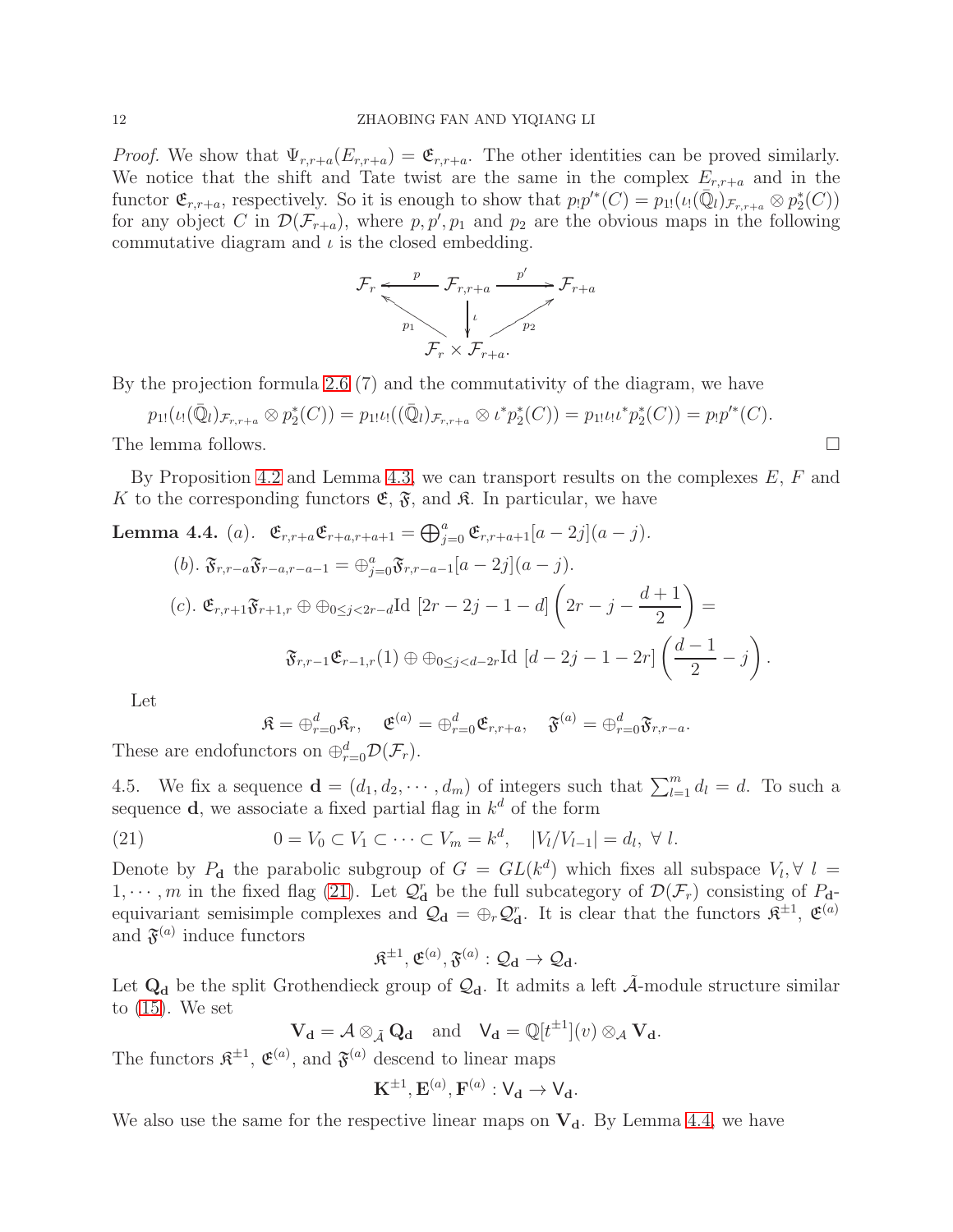**Lemma 4.6.** The quadruple  $(V_d, K^{\pm 1}, E, F)$  defines a U-module. It is a  $_{\mathcal{A}}$ U-module if  $V_d$ is replaced by  $V_d$ .

Moreover, the quadruple  $(V_d, K^{\pm 1}, E^{(a)}, F^{(a)})$  defines a module of the integral form of U. We shall show that  $V_d \equiv (V_d, \mathbf{K}^{\pm 1}, \mathbf{E}, \mathbf{F})$  is isomorphic to the tensor product module  $\Lambda_d$  in Section  $2(4)$ .

4.7. In this subsection, we treat the special case  $\mathbf{d} = (d)$ . In particular, the category  $\mathcal{Q}_{\mathbf{d}}$  is nothing but the category  $\mathcal{Q}_d^{r,0}$  $d_d^{\tau,0}$  in Section [3.6.](#page-8-5) Again, by Proposition [4.2](#page-10-1) and Lemma [4.3,](#page-10-2) we have

<span id="page-12-2"></span>**Proposition 4.8.**  $V_d \simeq \Lambda_d$  and  $V_d \simeq \Lambda_d$ , as modules of U and  $\overline{A}U$ , respectively. In particular,

<span id="page-12-0"></span>(22) 
$$
\mathfrak{E}\xi_r = t^{r-1}[d+1-r]_v\xi_{r-1}, \quad \mathfrak{F}\xi_r = t^r[r+1]_v\xi_{r+1}, \quad \mathfrak{K}\xi_r = v^{d-2r}t^{2r-1}\xi_r,
$$

where  $\xi_r = (\bar{\mathbb{Q}}_l)_{\mathcal{F}_r}$ .

*Proof.* By Proposition [2.4,](#page-3-2) it is enough to show [\(22\)](#page-12-0). Since  $\xi_r = \Psi_{r,0}(F_{r,0})(\overline{\mathbb{Q}}_l)_{\mathcal{F}_0}$ , by Proposition [4.2,](#page-10-1) it remains to show that

<span id="page-12-1"></span>(23) 
$$
KF_{r,0} = v^{d-2r}t^{2r}F_{r,0}, \; FF_{r,0} = t^r[r+1]_vF_{r+1,0}, \text{ and } EF_{r,0} = t^{r-1}[d+1-r]_vF_{r-1,0}.
$$

The first two identities in [\(23\)](#page-12-1) follows from Lemma [3.3](#page-6-0) and Lemma [3.7.](#page-9-1) We now show the last one in [\(23\)](#page-12-1). By Lemma [3.3,](#page-6-0) we have

$$
EF_{r,0} = \sum_{r'} E_{r',r'+1} F_{r,0} = E_{r-1,r} F_{r,0}.
$$

Let us compute the complex  $E_{r-1,r}F_{r,0}$ . The support of  $p_{12}^*E_{r-1,r}\otimes p_{23}^*F_{r,0}$  is

$$
S = \{ (V, V', V'') \in \mathcal{F}_{r-1} \times \mathcal{F}_r \times \mathcal{F}_0 | V'' \subset V' \supset V \}.
$$

Observe that  $p_{13}$  is a fiber bundle of fiber isomorphic to the projective space  $\mathbb{P}^{d-r}$ . Further, the image of  $p_{13}$  is  $\mathcal{F}_{r-1,0}$ . The restriction of  $p_{12}^*E_{r-1,r}\otimes p_{23}^*F_{r,0}$  to S is

$$
(\overline{\mathbb{Q}}_l)_S[d-r](\frac{d-1}{2})\otimes(\overline{\mathbb{Q}}_l)_S=(\overline{\mathbb{Q}}_l)_S[d-r]\left(\frac{d-1}{2}\right).
$$

So

$$
E_{r-1,r}F_{r,0} = (p_{13})_!(p_{12}^*E_{r-1,r} \otimes p_{23}^*F_{r,0}) = (p_{13})_!(\bar{\mathbb{Q}}_l)_S[d-r] \left(\frac{d-1}{2}\right)
$$
  
=  $\bigoplus_{k=0}^{d-r} (\bar{\mathbb{Q}}_l)_{\mathcal{F}_{r-1,0}}[d-r-2k] \left(\frac{d-1}{2} - k\right) = t^{r-1}[d-r+1]_v F_{r-1,0}.$ 

The proposition follows.

4.9. In this subsection, we treat the general case. Let

$$
\Xi_r^{\mathbf{d}} = \{ \mathbf{r} = (r_1, r_2, \cdots, r_m) \in \mathbb{Z}_{\geq 0}^m | r = \sum_{1 \leq l \leq 1} r_l, r_l \leq d_l, \forall l \} \text{ and } \Xi^{\mathbf{d}} = \cup_{0 \leq r \leq d} \Xi_r^{\mathbf{d}}.
$$

To each  $\mathbf{r} \in \Xi_r^{\mathbf{d}}$  $r_r^d$ , we associate a  $P_d$ -orbit in  $\mathcal{F}_r$  as follows.

 $O_{\mathbf{r}} = \{ W \in \mathcal{F}_r \mid |W \cap V_l/W \cap V_{l-1}| = r_l, \forall l \}.$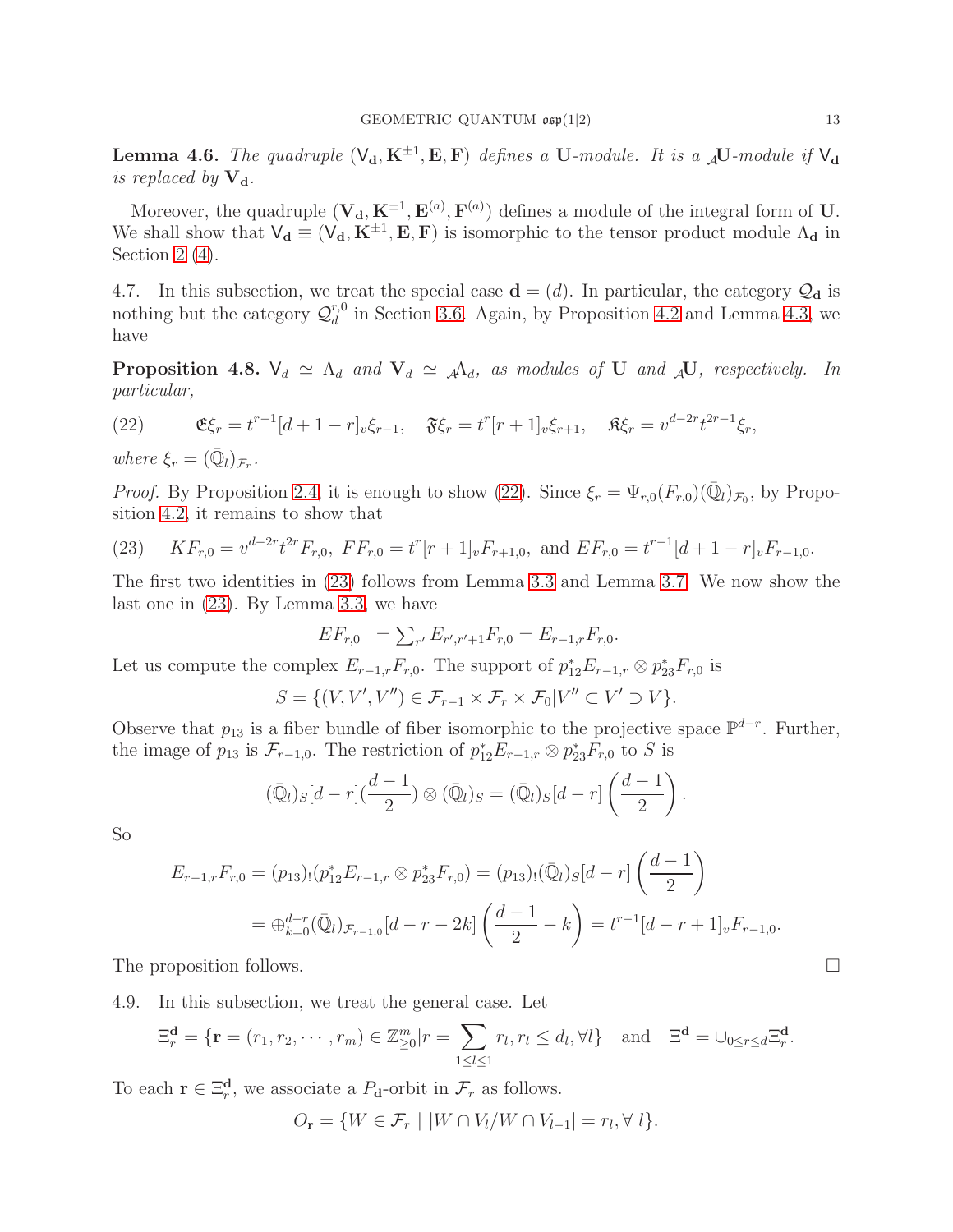The intersection complexes  $IC(O_r)$  are all possible  $P_d$ -equivariant simple perverse sheaves on  $\mathcal{F}_r$ . So we have

<span id="page-13-2"></span>**Lemma 4.10.** The intersection complexes  $IC(O_r)$ ,  $\forall$   $r \in \Xi^d$ , form an A-basis of  $V_d$  and  $a \mathbb{Q}(v)[t]$ -basis of  $V_d$ .

Next, we want to define the restriction functor "Res". In the following, we use notation  $\mathcal{F}_r^d$ instead of  $\mathcal{F}_r$  to avoid ambiguities. We fix pairs  $(r', r'')$  and  $(d', d'')$  of nonnegative integers such that  $r' + r'' = r$  and  $d' + d'' = d$ . We fix a vector subspace W in  $k^d$  such that  $|W| = d'$ . Consider the following diagram

(24) 
$$
\mathcal{F}_{r'}^{d'} \times \mathcal{F}_{r''}^{d''} \xleftarrow{\kappa} Y^{r',r''} \xrightarrow{\iota} \mathcal{F}_r^d,
$$

where  $Y^{r',r''} = \{W' \in \mathcal{F}_r^d \mid |W \cap W'| = r'\}, \ \kappa(W') = (W \cap W', W'/(W \cap W'))$  and  $\iota$  is the closed embedding. We define

<span id="page-13-0"></span>
$$
\operatorname{Res}_{d',d''}^{r',r''} = \kappa_! \iota^* [(d'' - r'')r'] \left( \frac{d''r'}{2} \right) : \mathcal{D}(\mathcal{F}_r^d) \to \mathcal{D}(\mathcal{F}_{r'}^{d'} \times \mathcal{F}_{r''}^{d''}), \text{ and}
$$
  

$$
\operatorname{Res}_{d',d''} = \bigoplus_{r',r''} \operatorname{Res}_{d',d''}^{r',r''} : \bigoplus_{0 \le r \le d} \mathcal{D}(\mathcal{F}_r^d) \to \bigoplus_{0 \le r' \le d', 0 \le r'' \le d''} \mathcal{D}(\mathcal{F}_{r'}^{d'} \times \mathcal{F}_{r''}^{d''}).
$$

We define

$$
\mathfrak{E}'_{r,r+1} = \mathfrak{E}_{r',r'+1} \times Id: \quad \mathcal{D}(\mathcal{F}_{r+1}) \otimes \oplus_{r'} \mathcal{D}(\mathcal{F}_{r'}) \to \mathcal{D}(\mathcal{F}_r) \otimes \oplus_{r'} \mathcal{D}(\mathcal{F}_{r'}), \mathfrak{E}''_{r,r+1} = Id \times \mathfrak{E}_{r,r+1}: \quad \oplus_{r'} \mathcal{D}(\mathcal{F}_{r'}) \otimes \mathcal{D}(\mathcal{F}_{r+1}) \to \oplus_{r'} \mathcal{D}(\mathcal{F}_{r'}) \otimes \mathcal{D}(\mathcal{F}_r).
$$

Similarly, we define the notations  $\mathfrak{K}'_r, \mathfrak{F}'_{r,r-1}, \mathfrak{K}''_r$  and  $\mathfrak{F}''_{r,r-1}$ . The following proposition is a mixed version of Proposition 3.8.3 in [\[Z07\]](#page-20-7).

<span id="page-13-1"></span>**Proposition 4.11.** For any  $C_r \in \mathcal{Q}_{\mathbf{d}}^r$ , we have

(25) 
$$
\operatorname{Res}_{d',d''}^{r_1,r_2} \mathfrak{F}_r C_r = \mathfrak{K}_{r_1}^{\prime} \mathfrak{K}_{r_2}^{\prime\prime} \operatorname{Res}_{d',d''}^{r_1,r_2} C_r,
$$
  
\n
$$
\operatorname{Res}_{d',d''}^{r_1,r_2} \mathfrak{E}_{r-1,r} C_r = \mathfrak{E}_{r_1,r_1+1}^{\prime} \operatorname{Res}_{d',d''}^{r_1+r_2} C_r \oplus \mathfrak{K}_{r_1}^{\prime} \mathfrak{E}_{r_2,r_2+1}^{\prime\prime}(r_1) \operatorname{Res}_{d',d''}^{r_1,r_2+1} C_r,
$$
  
\n
$$
\operatorname{Res}_{d',d''}^{r_1,r_2} \mathfrak{F}_{r+1,r} C_r = \mathfrak{F}_{r_1,r_1-1}^{\prime} \mathfrak{K}_{r_2}^{\prime\prime-1} \operatorname{Res}_{d',d''}^{r_1-1,r_2} C_r \oplus \mathfrak{F}_{r_2,r_2-1}^{\prime\prime}(r_1) \operatorname{Res}_{d',d''}^{r_1,r_2-1} C_r.
$$

*Proof.* The first identity is obvious. We now prove the second one. We only need to prove it for  $C_r$  a simple perverse sheaf.

We claim that for any simple perverse sheaf  $C_r \in \mathcal{Q}_d^r$ , there exists a proper map  $\pi : \tilde{\mathcal{F}} \to$  $\mathcal{F}_r$ , where  $\widetilde{\mathcal{F}}$  is a smooth irreducible variety, such that  $C_r$  is a direct summand of  $\pi_! (\bar{\mathbb{Q}}_l)_{\widetilde{\mathcal{F}}}$ up to a shift. Let  $\tilde{\iota}: \mathcal{F}_r \to \mathcal{F}_r \times \mathcal{F}_{d_1}$  be the embedding map sending  $V' \mapsto (V', V_1)$ , where  $V_1$  is the fixed vector space in [\(21\)](#page-11-0). By the argument in [\[BL94,](#page-19-14) Section 2.6.2], the functor  $\widetilde{\iota}^* : \mathcal{D}_{P_{\mathbf{d}}}(\mathcal{F}_r \times \mathcal{F}_{d_1}) \to \mathcal{D}_{P_{\mathbf{d}}}(\mathcal{F}_r)$  is an equivalence, where  $\widetilde{\mathbf{d}} = (d_2, \cdots, d_m)$ . By the argument in Section [3.5,](#page-8-6) for any object C' in  $\mathcal{D}_{P_{\tilde{\mathbf{d}}}}(\mathcal{F}_r \times \mathcal{F}_{d_1})$ , there exist a smooth irreducible variety  $\widetilde{\mathcal{F}}'$  and a proper map  $\pi': \widetilde{\mathcal{F}}' \to \mathcal{F}_r \times \mathcal{F}_{d_1}$  such that  $C'$  is a direct summand of  $\pi'_!(\bar{\mathbb{Q}}_l)_{\widetilde{\mathcal{F}}'}$ . Let  $\widetilde{\mathcal{F}} = \mathcal{F}_r \times_{(\mathcal{F}_r \times \mathcal{F}_{d_1})} \widetilde{\mathcal{F}}'$  and  $C_r = \widetilde{\iota}^* C'$ . By base change formula [2.6](#page-4-1) (8),  $C_r$  is a direct summand of  $\pi_!(\bar{\mathbb{Q}}_l)_{\tilde{\mathcal{F}}},$  where  $\pi: \tilde{\mathcal{F}} \to \mathcal{F}_r$  is the pull back map of  $\pi'$ . This proves the claim.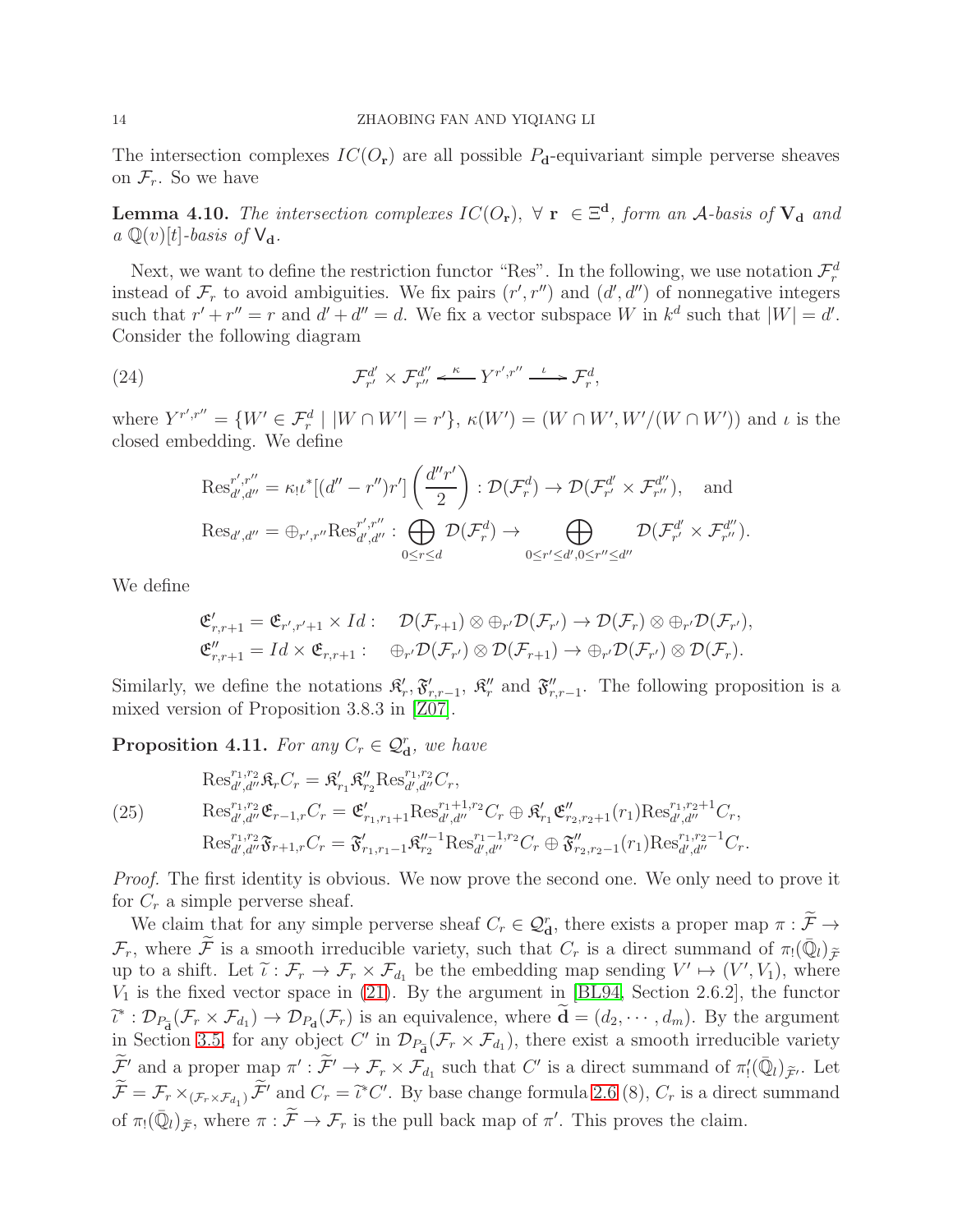By the above claim, we may and will assume that  $C_r = \pi_! (\bar{Q}_l)_{\tilde{\mathcal{F}}}$  for some smooth irreducible variety  $\widetilde{\mathcal{F}}$  and a proper map  $\pi : \widetilde{\mathcal{F}} \to \mathcal{F}_r$ . Now consider the following diagram



where  $X'' = \{V \in \mathcal{F}_{r-1} \mid |V \cap W| = r_1\}$  and  $X' = \mathcal{F}_{r-1,r} \times_{\mathcal{F}_{r-1}} X''$ . By base change formula [2.6](#page-4-1) (8), we have  $\kappa''_! \iota''^* p_! p'^* C_r = \kappa''_! s_! \iota'^* p'^* C_r$ .

Let  $X = \{V' \in \mathcal{F}_r \mid |V' \cap W| = r_1 \text{ or } r_1 + 1\}$ . Then X has a partition  $X = X_1 \sqcup X_2$  with  $X_j = \{V' \in \mathcal{F}_r \mid |V' \cap W| = r_1 + j - 1\}$  for  $j = 1, 2$ . Let  $Y = Y_1 \sqcup Y_2$  with  $Y_1 = \mathcal{F}_{r_1} \times \mathcal{F}_{r_2+1}$ and  $Y_2 = \mathcal{F}_{r_1+1} \times \mathcal{F}_{r_2}$ . Let  $Y' = Y'_1 \sqcup Y'_2$  with  $Y'_1 = \mathcal{F}_{r_1} \times \mathcal{F}_{r_2,r_2+1}$  and  $Y'_2 = \mathcal{F}_{r_1,r_1+1} \times \mathcal{F}_{r_2}$ . Let  $Z_j = X_j \times_{Y_j} Y'_j$  and  $Z = Z_1 \sqcup Z_2$ . Consider the following diagram



where b is the map such that  $p'l' = \iota s'b$ ,  $\widetilde{Z} = Z \times_{\mathcal{F}_r} \widetilde{\mathcal{F}}$  and  $\widetilde{X}' = X' \times_{\mathcal{F}_r} \widetilde{\mathcal{F}}$ . By the base change formula, the commutativity of the diagram and the assumption  $C_r = \pi_! (\bar{Q}_l)_{\tilde{\mathcal{F}}}$ , we have

$$
\kappa_!'' s_! \iota'^* p'^* C_r = q_! \kappa'_! b_! b^* s'^* \iota^* C_r = q_! \kappa'_! b_! \widetilde{\pi}_! (\bar{\mathbb{Q}}_l)_{\widetilde{X}'}.
$$

We further have a partition of  $\overline{X'} = X'_1 \sqcup X'_2$  and  $\overline{Z} = Z_1 \sqcup Z_2$ . For a map in the above diagram, if its domain has a partition, we shall use a subscript  $j$   $(j = 1, 2)$  to indicate the restriction map to the corresponding part. We can check that  $b_1$  is a vector bundle of rank  $r_1$  (resp.  $b_2$  is an identity map), so is  $b_1$  (resp.  $b_2$ ). By [\[L93,](#page-20-2) 8.1.6], we have

$$
b_!b^*s'^* \iota^* C_r = b_! \widetilde{\pi}_! (\overline{\mathbb{Q}}_l)_{\widetilde{X}'} = b_{1!} \widetilde{\pi}_{1!} (\overline{\mathbb{Q}}_l)_{\widetilde{X}'_1} \oplus b_{2!} \widetilde{\pi}_{2!} (\overline{\mathbb{Q}}_l)_{\widetilde{X}'_2}
$$
  
=  $\widetilde{\pi}'_1 (\overline{\mathbb{Q}}_l)_{\widetilde{Z}_1} [-2r_1] \oplus \widetilde{\pi}'_2 (\overline{\mathbb{Q}}_l)_{\widetilde{Z}_2} = s_1'^* \iota_1^* C_r [-2r_1] \oplus s_2'^* \iota_2^* C_r,$ 

If we ignore Tate twists, then we have

$$
\operatorname{Res}_{d',d''}^{\{r_1,r_2\}} \mathfrak{E}_{r-1,r} C_r = q_{1!} \kappa'_{1!} s_1'^\ast \iota_1^* C_r [N - 2r_1] \oplus q_{2!} \kappa'_{2!} s_2'^\ast \iota_2^* C_r [N]
$$
  
=  $\mathfrak{K}'_{r_1} \mathfrak{E}_{r_2,r_2+1}'' \operatorname{Res}_{d',d''}^{\{r_1,r_2+1\}} C_r [N - 2r_1 - N_1] \oplus \mathfrak{E}_{r_1,r_1+1}' \operatorname{Res}_{d',d''}^{\{r_1+1,r_2\}} C_r [N - N_2],$ 

where  $N = d - r + (d'' - r_2)r_1$ ,  $N_1 = d' - 2r_1 + d'' - r_2 - 1 + (d'' - r_2 - 1)r_1$  and  $N_2 =$  $d' - r_1 - 1 + (d'' - r_2)(r_1 + 1)$ . By using  $d = d' + d''$  and  $r_1 + r_2 = r - 1$ , we have  $N - 2r_1 - N_1 = 0 = N - N_2$ . This shows that the complexes on both sides in the second identity are isomorphic to each other if the Tate twists are ignored.

Next, we check that the weights of complexes on both sides in the second identity are the same. By [\[B03\]](#page-19-15), we see that  $\kappa_1 \iota^*$  in Diagram [\(24\)](#page-13-0) is equivalent to a hyperbolic localization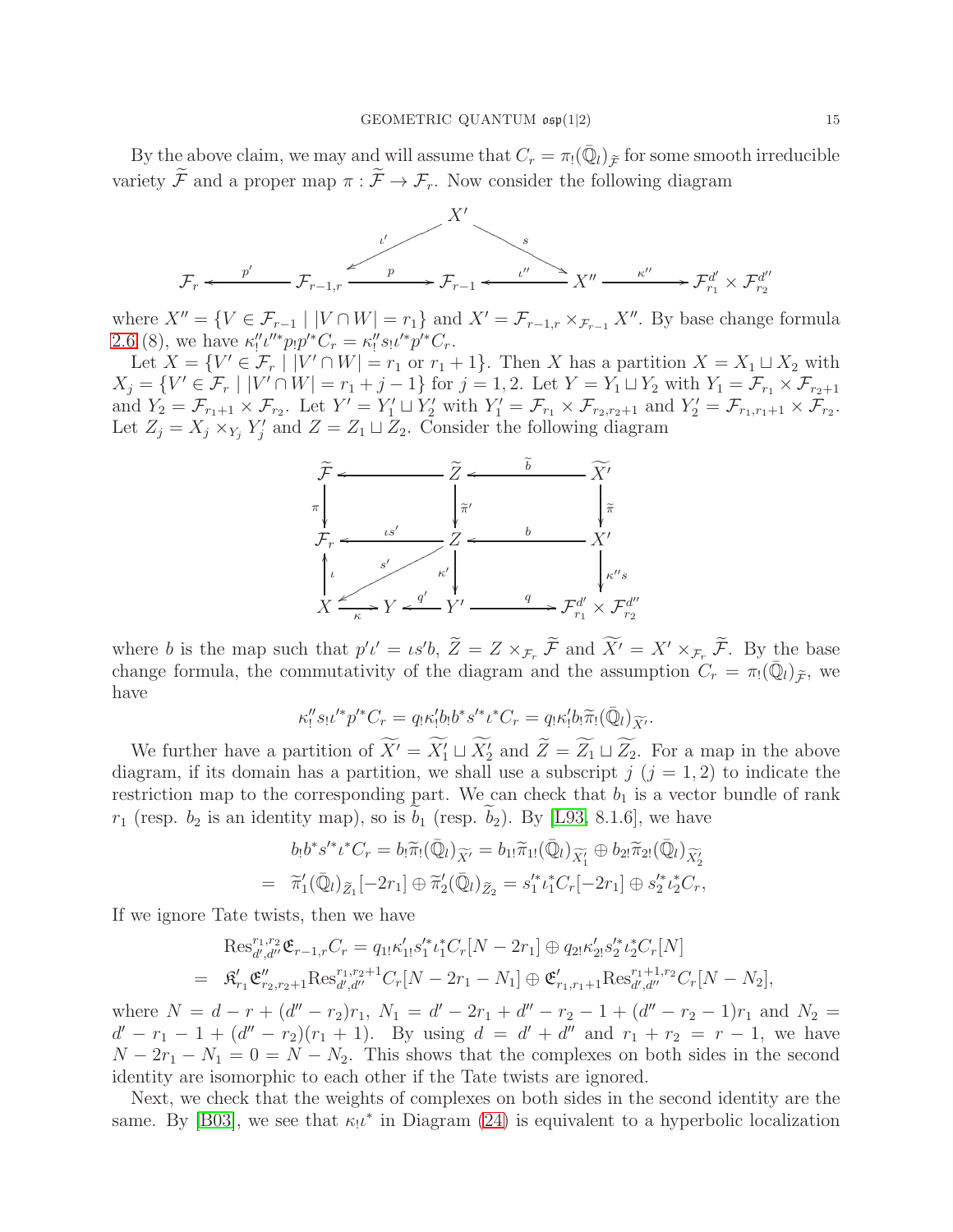functor. By [\[B03,](#page-19-15) Theorem 8], the functor  $\kappa_! \iota^*$  preserves purities and weights of equivariant complexes. Thus

<span id="page-15-1"></span>(26) 
$$
\text{wt}(\text{Res}_{d',d''}^{r_1,r_2}\mathfrak{E}_{r-1,r}(\bar{\mathbb{Q}}_l)_{\mathcal{F}_r})=-r+1-r_1r_2.
$$

On the other hand, we have

<span id="page-15-2"></span>(27) 
$$
\text{wt}(\mathfrak{E}'_{r_1,r_1+1}\text{Res}_{d',d''}^{r_1+1,r_2}(\bar{\mathbb{Q}}_l)_{\mathcal{F}_r}) = -(r_1+1)r_2 - r_1,
$$

$$
\text{wt}(\mathfrak{K}'_{r_1}\mathfrak{E}''_{r_2,r_2+1}(r_1)\text{Res}_{d',d''}^{r_1,r_2+1}(\bar{\mathbb{Q}}_l)_{\mathcal{F}_r}) = -r_1(r_2+1) - r_2 - 4r_1.
$$

[\(26\)](#page-15-1) and [\(27\)](#page-15-2) are the same by using  $r_1 + r_2 = r - 1$  and  $4r_1 \equiv 0 \mod 4$ . This shows that the second equality holds. The third one can be proved similarly. second equality holds. The third one can be proved similarly.

Let  $\mathbf{d}' = (d_1, d_2, \cdots, d_{m'})$  and  $\mathbf{d}'' = (d_{m'+1}, d_{m'+2}, \cdots, d_m)$ . Let  $d' = \sum_{l=1}^{m'} d_l$  and  $d'' =$  $\sum_{l=m'+1}^{m} d_l$  so that  $d'+d''=d$ . Let  $\mathcal{Q}_{\mathbf{d}',\mathbf{d}''}^{r',r''}$  be the full subcategory of  $\mathcal{D}(\mathcal{F}_{r'}^{d'})$  $\mathcal{F}^{d'}_{r'}\times \mathcal{F}^{d''}_{r''}$  $r''$  consisting of all  $P_{d'} \times P_{d''}$ -equivariant semisimple complexes and  $\mathcal{Q}_{d',d''} = \bigoplus \mathcal{Q}_{d',d''}^{r',r''}$ . It is clear from Proposition [4.11](#page-13-1) that  $\text{Res}_{d',d''}$  restricts to a functor

$$
\mathrm{Res}_{d',d''}: \mathcal{Q}_{\mathbf{d}} \to \mathcal{Q}_{\mathbf{d}',\mathbf{d}''}.
$$

Let  $\mathbf{Q}_{\mathbf{d}',\mathbf{d}''}$  be the split Grothendieck group of  $\mathcal{Q}_{\mathbf{d}',\mathbf{d}''}$  and  $\mathbf{V}_{\mathbf{d}',\mathbf{d}''} = \mathcal{A} \otimes_{\tilde{\mathcal{A}}} \mathbf{Q}_{\mathbf{d}',\mathbf{d}''}$ . From the definitions, we have that  $V_{d',d''} \simeq V_{d'} \otimes V_{d''}$ . The functor  $Res_{d',d''}$  induces an A-linear map

$$
r_{d',d''}: \mathbf{V_d} \to \mathbf{V_{d'}} \otimes \mathbf{V_{d''}}.
$$

An argument similar to the proof of Proposition 3.8.1 in [\[Z07\]](#page-20-7) shows that  $r_{d',d''}$  is an A-linear isomorphism. Moreover, we have

<span id="page-15-0"></span>**Theorem 4.12.** (a) The maps  $r_{d',d''}$  induce isomorphisms  $V_d \simeq \Lambda_d$  and  $V_d \simeq A_d$  of modules of  $U$  and  $_{\mathcal{A}}U$ , respectively.

(b) The image of  ${IC(O_r) \mid r \in \Xi^d}$  under the above isomorphism form a  $\mathbb{Q}[t](v)$ -basis of  $\Lambda_d$ . Moreover, the structure constants of the actions of E, F and K on  $IC(O_r)$  are in  $t^a \mathbb{N}[v^{\pm 1}]$  for various  $a \in \mathbb{Z}$  with respect to this basis.

Proof. (a) follows from Propositions [4.8,](#page-12-2) [4.11](#page-13-1) and [\(3\)](#page-3-4). The first statement of part (b) follows from the fact that  $\mathbf{r} \in \Xi_r^{\mathbf{d}}$  parameterizes the  $P_{\mathbf{d}}$ -orbits of  $\mathcal{F}_r$ . The second statement of (b) follows from the first one and Lemma [4.10.](#page-13-2)

<span id="page-15-4"></span>4.13. Recall that the Ext groups of any two objects  $L, M$  in  $\mathcal{D}(X)$  are defined by

$$
Extn(L, M) = Hom_{\mathcal{D}(X)}(L, M[n]).
$$

We will use the following properties of Ext groups.

- (a)  $\text{Ext}^{j}(L[n], M[m]) = \text{Ext}^{j-n+m}(L, M);$
- (b) If both L and M are perverse sheaves, then  $\text{Ext}^j_{\mathcal{D}(X)}(L, M) = 0$  for any  $j < 0$ ;
- (c) Suppose that L and M are both simple perverse sheaves, then dim  $Ext^0(L, M) = 1$ if  $L = M$  and 0 otherwise.

<span id="page-15-3"></span>Given any two pure complexes  $L, M$  in  $\mathcal{Q}_d$ , we define

(28) 
$$
(L, M) = \sum_{j \in \mathbb{Z}} \dim \operatorname{Ext}^j(L, \mathbb{D}M) v^{-j} t^{-\operatorname{wt}(L) - \operatorname{wt}(M)}.
$$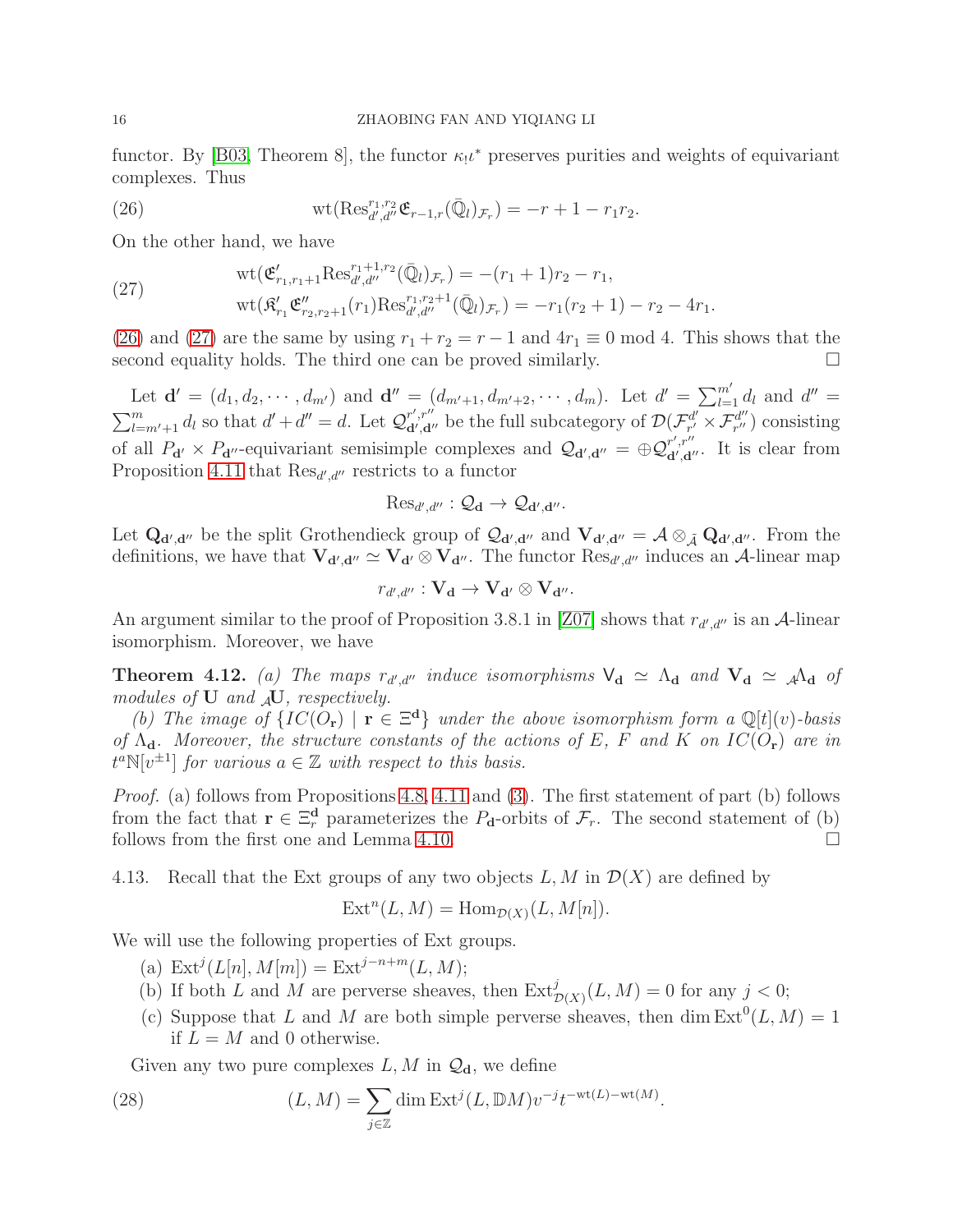Since any complex in  $\mathcal{Q}_{d}$  is semisimple, the above definition can be extended to any two complexes in  $\mathcal{Q}_d$ . This defines a bilinear form on  $V_d$ .

<span id="page-16-0"></span>**Proposition 4.14.** For any two complexes L, M in  $\mathcal{Q}_d$ , we have

$$
(\mathfrak{K}_r L, M) = (L, \mathfrak{K}_r M),
$$
  

$$
(\mathfrak{E}_{r,r+1} L, M) = (L, \mathfrak{K}_{r+1} \mathfrak{F}_{r+1,r} M[1](-\frac{2r+1}{2})),
$$
  

$$
(\mathfrak{F}_{r+1,r} L, M) = (L, \mathfrak{K}_r^{-1} \mathfrak{E}_{r,r+1} M[1](\frac{2r+1}{2})).
$$

Proof. The first equality is obvious. We now show the second equality and the third one can be proved similarly. By the definition of  $\mathfrak{E}_{r,r+1}$  in [\(20\)](#page-10-3), we have

$$
\text{Ext}^j(p_!p'^*L[d-1-r](\frac{d-1}{2}), \mathbb{D}M) = \text{Ext}^j(L, p'_*p^![-d+1+r](-\frac{d-1}{2})\mathbb{D}M)
$$
  
= 
$$
\text{Ext}^j(L, \mathbb{D}(p'_!p^*[d-1-r](\frac{d-1}{2})M)) = \text{Ext}^j(L, \mathbb{D}(\mathfrak{K}_{r+1}\mathfrak{F}_{r+1,r}[1]M)).
$$

Without loss of generality, we assume that both  $L$  and  $M$  are pure complexes. By [\(28\)](#page-15-3), we have

$$
(\mathfrak{E}_{r,r+1}L,M) = \sum_{j\in\mathbb{Z}} \dim \operatorname{Ext}^j(\mathfrak{E}_{r,r+1}L,\mathbb{D}M)v^{-j}t^{-\operatorname{wt}(L)-\operatorname{wt}(M)+r}
$$
  

$$
= \sum_{j\in\mathbb{Z}} \dim \operatorname{Ext}^j(L,\mathbb{D}(\mathfrak{K}_{r+1}\mathfrak{F}_{r+1,r}[1]M))v^{-j}t^{-\operatorname{wt}(L)-\operatorname{wt}(M)+r}
$$
  

$$
= (L,\mathfrak{K}_{r+1}\mathfrak{F}_{r+1,r}M[1](-\frac{2r+1}{2})).
$$

The proposition follows.  $\Box$ 

We define an algebra isomorphism  $\rho : \mathbf{S}_{v,t}(2,d) \to (\mathbf{S}_{v,t}(2,d))^{op}$  by

$$
\rho(1_r) = 1_r, \quad \rho(E_{r,r+1}) = vt^{-2r-2} K_r F_{r+1,r}, \quad \rho(F_{r+1,r}) = vt^{2r} K_r E_{r,r+1}.
$$

The following corollary follows directly from Proposition [4.14.](#page-16-0)

**Corollary 4.15.** For any two isomorphism classes L and M in  $V_d$  and any  $x \in S_{v,t}(2,d)$ , we have  $(xL, M) = (L, \rho(x)M)$ .

Given any pure complex  $L \in \mathcal{Q}_d$ , let

$$
\mathfrak{D}(L) = (\mathbb{D}L)(-\mathrm{wt}(L)).
$$

Since objects in  $\mathcal{Q}_d$  are semisimple, this defines a functor  $\mathfrak{D} : \mathcal{Q}_d \to \mathcal{Q}_d$ . We notice that  $\mathfrak{D}^2$ is the identity functor. Let  $^-: V_d \to V_d$  be the Z[t]-linear map defined by  $L \mapsto \mathfrak{D}L$  and  $v \mapsto v^{-1}$ . Let  $B_d$  be the subset of  $V_d$  consisting of all x satisfying

$$
\overline{x} = x, \quad (x, x) \in 1 + v^{-1} \mathbb{Z}[v^{-1}].
$$

Recall that a signed basis of a module M is a subset, say B, of M such that  $B = B' \cup (-B')$ for some basis  $B'$  of  $M$ .

**Proposition 4.16.** B<sub>d</sub> is the canonical signed basis of  $V_d$ .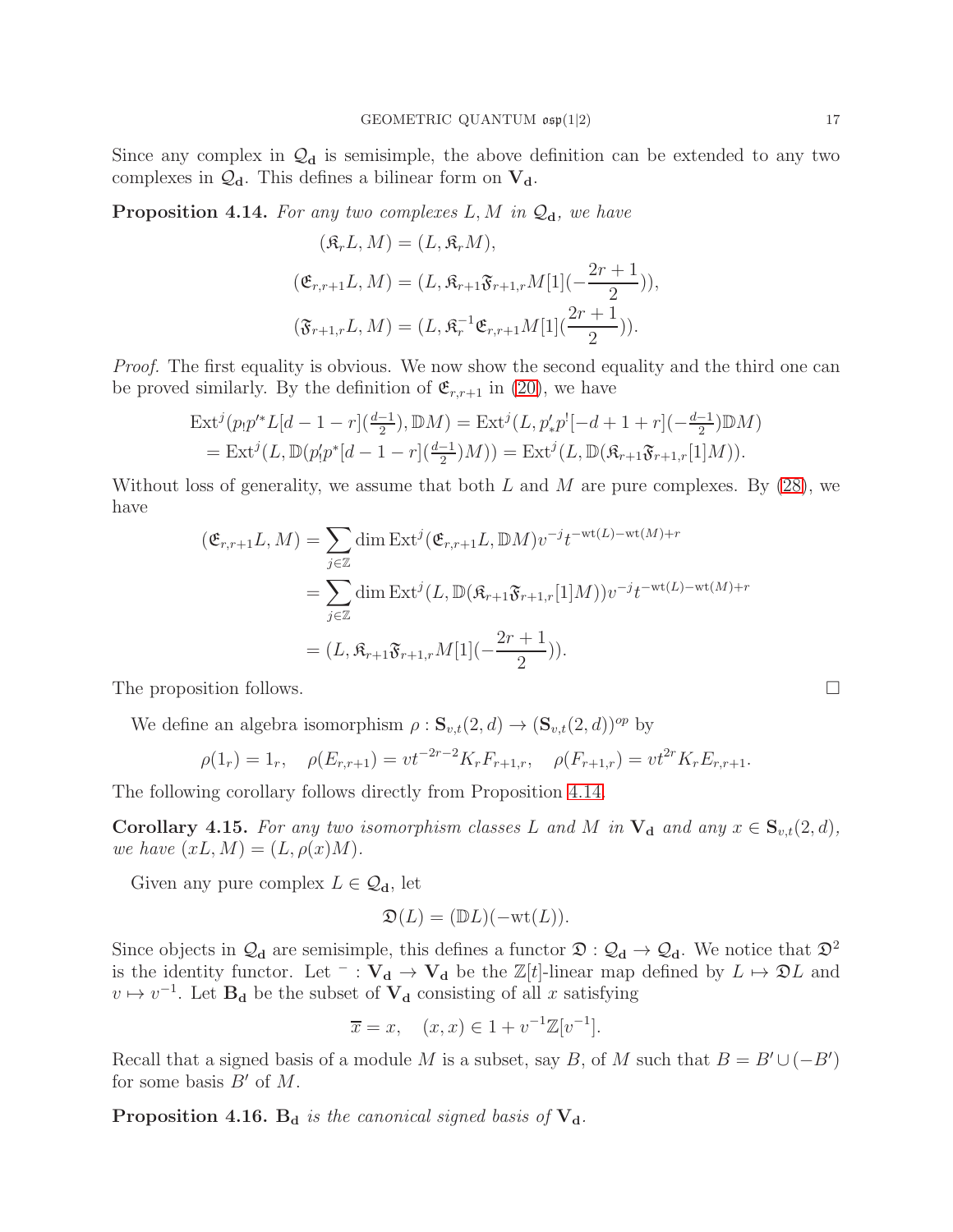*Proof.* For any  $x \in \mathbf{B_d}$ , let L be a representative complex of x. Then we have  $\mathfrak{D}(L) \simeq L$ . Let  $L \simeq \bigoplus_{i=1}^m L'_i$ , where  $L'_i$  are all simple complexes. For each  $L'_i$ , there exists  $a_i \in \mathbb{Z}$  such that  $L_i := L'_i[-a_i](-\frac{1}{2})$  $\frac{1}{2}a_i$ ) is simple perverse sheaf. Let  $a' = \max_i a_i$ . Denote by  $x_i$  the isomorphic classes of  $L_i$  for each i. We have  $(x, x) = \sum_{i,j} v^{a_i + a_j}(x_i, x_j)$ . Since  $(x, x) \in 1 + v^{-1}\mathbb{Z}[v^{-1}]$ , by Section [4.13](#page-15-4) (b), we have  $a' \leq 0$ . Hence  $a_i \leq 0$  for all *i*.

On the other hand,  $\mathfrak{D}(L) = \bigoplus_i \mathfrak{D}(L_i)[-a_i](-\frac{1}{2})$  $\frac{1}{2}a_i$ ) and  $\mathfrak{D}(L_i)$  is still a simple perverse sheaf. Let  $a'' = \min_i a_i$ . By a similar argument, we have  $-a'' \leq 0$ . Hence  $a_i \geq 0$  for all i. So  $a_i = 0$  for all i and, therefore,  $L = \bigoplus_{i=1}^m L_i$  is a perverse sheaf. By Section [4.13](#page-15-4) (c), we have  $(L, L) \in m + v^{-1}\mathbb{Z}[v^{-1}]$ . Hence L is a simple perverse sheaf.

<span id="page-17-0"></span>If the weight of L is odd, then  $(L, L) \in -1 + v^{-1} \mathbb{Z}[v^{-1}]$ . It is a contradiction. Therefore, L is a simple perverse sheaf of weight 0 or 2.

## 5. Modified forms of U and weight modules

5.1. A U-module  $M$  is called a *weight module* if there is a decomposition of vector spaces  $M = \bigoplus_{\lambda \in \mathbb{Z}} M_{\lambda}^{\pm}$  such that

$$
M_{\lambda}^{+} = \{ m \in M \mid K \cdot m = v^{\lambda} t^{-\lambda - p(\lambda)} m \}, \text{ and } M_{\lambda}^{-} = \{ m \in M \mid K \cdot m = -v^{\lambda} t^{-\lambda - p(\lambda)} m \},
$$

where  $p(\lambda) = 0$  if  $\lambda$  is even and 1 otherwise. The subspaces  $M^{\pm}_{\lambda}$  are called the weight spaces of M. Let  $\mathcal{C}^+$  (resp.  $\mathcal{C}^-$ ) be the category whose objects are weight modules of the form  $M = \bigoplus_{\lambda} M_{\lambda}^{+}$  (resp.  $M = \bigoplus_{\lambda} M_{\lambda}^{-}$ ) of **U** and morphisms are **U**-linear maps.

The modified quantum superalgebra U associated to  $\mathfrak{osp}(1|2)$  is defined to be the associative  $\mathbb{Q}[t](v)$ -algebra without unit, generated by  $1_{\lambda}$ ,  $E_{\lambda,\lambda-2}$  and  $F_{\lambda,\lambda+2}$ ,  $\forall \lambda \in \mathbb{Z}$ , and subject to the following defining relations.

<span id="page-17-3"></span>(29) 
$$
L_{\lambda,\lambda-2}1_{\lambda'} = \delta_{\lambda,\lambda'}1_{\lambda},
$$

$$
E_{\lambda,\lambda-2}1_{\lambda'} = \delta_{\lambda-2,\lambda'}E_{\lambda,\lambda-2}, \qquad 1_{\lambda'}E_{\lambda,\lambda-2} = \delta_{\lambda',\lambda}E_{\lambda,\lambda-2},
$$

$$
F_{\lambda,\lambda+2}1_{\lambda'} = \delta_{\lambda+2,\lambda'}F_{\lambda,\lambda+2}, \qquad 1_{\lambda'}F_{\lambda,\lambda+2} = \delta_{\lambda',\lambda}F_{\lambda,\lambda+2},
$$

<span id="page-17-1"></span>(30) 
$$
E_{\lambda,\lambda-2}F_{\lambda-2,\lambda}-t^2F_{\lambda,\lambda+2}E_{\lambda+2,\lambda}=t^{-\lambda-p(\lambda)}[\lambda]_v1_\lambda.
$$

Let  $\dot{\mathcal{C}}$  be the category of unital  $\dot{\mathbf{U}}$ -modules in the sense of Lusztig [\[L93,](#page-20-2) 23.1.4]. Given a weight U-module  $M = \bigoplus_{\lambda} M_{\lambda}^{+}$ , we define a U-module structure on M as follows.

 $E_{\lambda'+2,\lambda'}\cdot m=\delta_{\lambda,\lambda'}E\cdot m, \ F_{\lambda'-2,\lambda'}\cdot m=\delta_{\lambda,\lambda'}F\cdot m \text{ and } 1_{\lambda'}\cdot m=\delta_{\lambda,\lambda'}m, \text{ for any } m\in M^+_{\lambda}.$ 

This  $\dot{\mathbf{U}}$ -module structure is well-defined. To prove this, we only need to check the relation [\(30\)](#page-17-1). The rest are obvious. For any  $m \in M_\lambda^+$ , we have

<span id="page-17-2"></span>
$$
(E_{\lambda,\lambda-2}F_{\lambda-2,\lambda}-t^2F_{\lambda,\lambda+2}E_{\lambda+2,\lambda})\cdot m = (EF - t^2FE)\cdot m
$$
  
= 
$$
\frac{K-K^{-1}}{v-v^{-1}}m = \frac{v^{\lambda}t^{-\lambda-p(\lambda)} - v^{-\lambda}t^{\lambda+p(\lambda)}}{v-v^{-1}}m = t^{-\lambda-p(\lambda)}[\lambda]_v 1_{\lambda}m,
$$

where the last equality follows from  $t^{\lambda+p(\lambda)} = t^{-\lambda-p(\lambda)}$ . It is clear that a homomorphism  $f: M \to N$  in  $\mathcal{C}^+$  becomes a homomorphism in  $\mathcal{C}$  if M and N are regarded as U-modules. The above analysis provides us with a functor

(31) 
$$
\eta: \mathcal{C}^+ \to \dot{\mathcal{C}}.
$$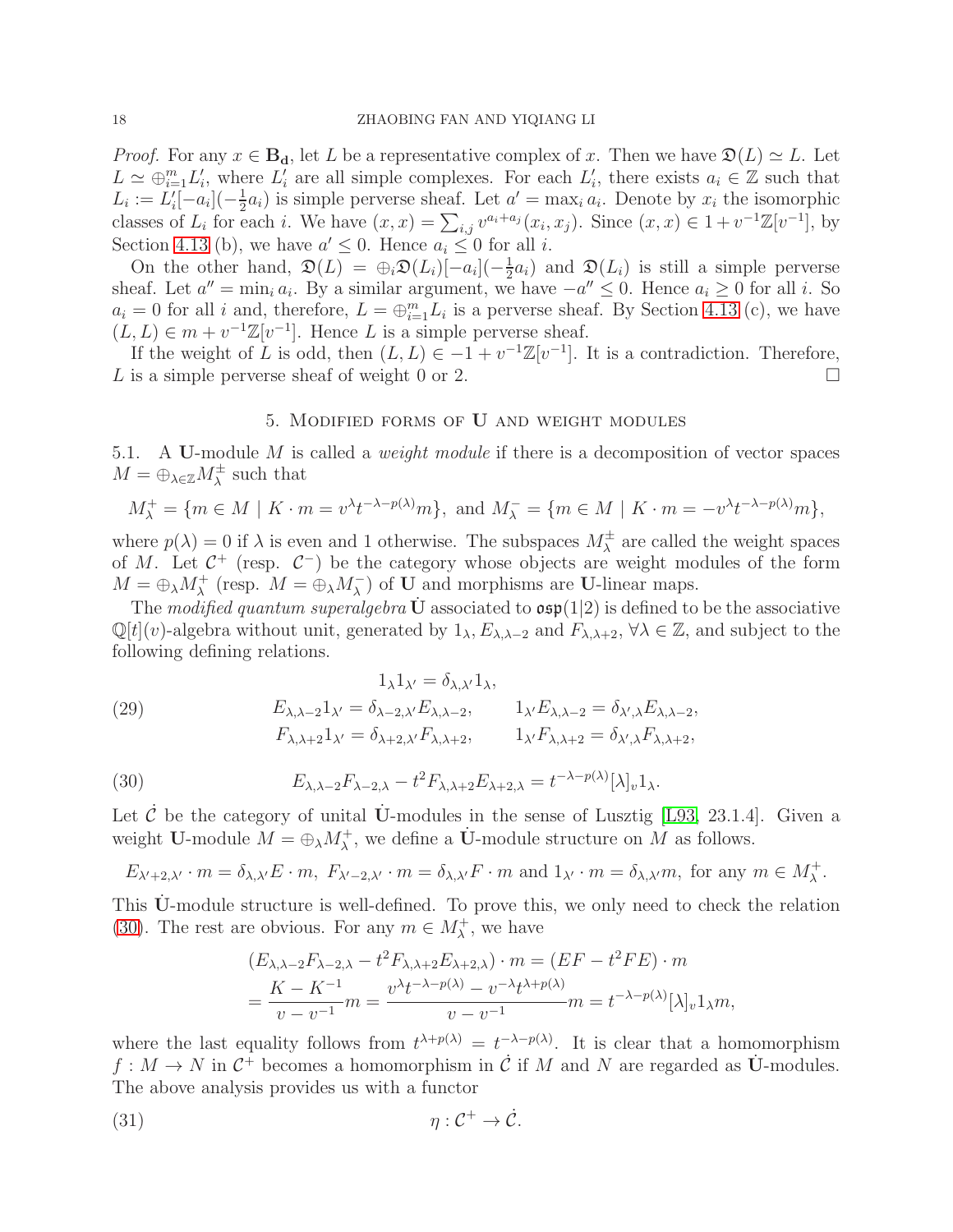Conversely, given a U-module M, let  $M_{\lambda}^+ = 1_{\lambda} \cdot M$ . By using Lemma [3.3](#page-6-0) (a), one can easily show that  $M_{\lambda}^+ \cap M_{\lambda'}^+ = \{0\}$  if  $\lambda \neq \lambda'$ . So we have  $M = \bigoplus_{\lambda} M_{\lambda}^+$  as a vector space. We now define a U-module structure on M by  $E \cdot m = E_{\lambda+2,\lambda} \cdot m$ ,  $K \cdot m = v^{\lambda} t^{-\lambda - p(\lambda)} m$  and  $F \cdot m = F_{\lambda-2,\lambda} \cdot m$  for any  $m \in M_{\lambda}^{+}$ . Similarly, we can check that this U-module structure is well-defined. This defines a functor

$$
\eta' : \dot{\mathcal{C}} \to \mathcal{C}^+.
$$

It is clear that  $\eta \eta'$  and  $\eta' \eta$  are identity functors on  $\dot{\mathcal{C}}$  and  $\mathcal{C}^+$ , respectively. We have the following proposition.

<span id="page-18-2"></span>**Proposition 5.2.** The functors  $\eta$  and  $\eta'$  in [\(31\)](#page-17-2) and [\(32\)](#page-18-0) establish an isomorphism of categories between  $C^+$  and  $\dot{C}$ .

Note that the notion of an isomorphism of categories is stronger than the notion of an equivalence of categories. We thank Jon Kujawa for pointing out this to us.

5.3. Recall that the modified quantum algebra  $\mathbf{U}(\mathfrak{sl}(2))$  associated to  $\mathfrak{sl}(2)$  is a  $\mathbb{Q}[t](v)$ algebra without unit, generated by  $\widetilde{1}_{\lambda}, \widetilde{E}_{\lambda,\lambda-2}$  and  $\widetilde{F}_{\lambda,\lambda+2}$ ,  $\forall \lambda \in \mathbb{Z}$ , subjects to the analogous relations of [\(29\)](#page-17-3) and the following one.

<span id="page-18-0"></span>
$$
\widetilde{E}_{\lambda,\lambda-2}\widetilde{F}_{\lambda-2,\lambda}-\widetilde{F}_{\lambda,\lambda+2}\widetilde{E}_{\lambda+2,\lambda}=[\lambda]_v\widetilde{1}_{\lambda}.
$$

<span id="page-18-1"></span>**Theorem 5.4.** (a) The assignments  $E_{\lambda,\lambda-2} \mapsto t^{\lambda+p(\lambda)} E_{\lambda,\lambda-2}$ ,  $F_{\lambda,\lambda+2} \mapsto F_{\lambda,\lambda+2}$  and  $\tilde{1}_{\lambda} \mapsto 1_{\lambda}$ , for any  $\lambda \in \mathbb{Z}$ , define a unique algebra isomorphism  $\varphi : \dot{\mathbf{U}}(\mathfrak{sl}(2)) \to \dot{\mathbf{U}}$ .

(b) The algebra  $\dot{\mathbf{U}}$  is isomorphic to the algebra in the same notation in [\[CW12,](#page-19-10) Section 6] over  $\mathbb{Q}[t](v)$ .

(c) There is a basis in  $\dot{U}$  whose structure constants are in  $\mathbb{N}[v, v^{-1}]$ .

Proof. We have

$$
\varphi(\widetilde{E}_{\lambda,\lambda-2}\widetilde{F}_{\lambda-2,\lambda}-\widetilde{F}_{\lambda,\lambda+2}\widetilde{E}_{\lambda+2,\lambda}-[\lambda]_v\widetilde{1}_{\lambda})
$$
  
=  $t^{\lambda+p(\lambda)}(E_{\lambda,\lambda-2}F_{\lambda-2,\lambda}-t^2F_{\lambda,\lambda+2}E_{\lambda+2,\lambda})-[\lambda]_v1_{\lambda}=0.$ 

Similarly, one can show that the other defining relations of  $\mathbf{U}(\mathfrak{sl}(2))$  get sent to zero by  $\varphi$ . This shows that  $\varphi$  is an algebra homomorphism. Similarly, there is a unique algebra homomorphism  $\varphi' : \dot{\mathbf{U}} \to \dot{\mathbf{U}}(\mathfrak{sl}(2))$  defined by  $E_{\lambda,\lambda-2} \mapsto t^{-\lambda-p(\lambda)} \widetilde{E}_{\lambda,\lambda-2}, F_{\lambda,\lambda+2} \mapsto \widetilde{F}_{\lambda,\lambda+2}$ and  $1_\lambda \mapsto \tilde{1}_\lambda$ . Clearly,  $\varphi \varphi' = Id$  and  $\varphi' \varphi = Id$ . This finishes the proof of (a). Statement (c) follows by taking the basis to be the image of the canonical basis of  $\dot{U}(\mathfrak{sl}(2))$  under the isomorphism in (a). The commutator relation [\(30\)](#page-17-1) can be rewritten as

$$
(t^{\lambda+p(\lambda)}E_{\lambda,\lambda-2})(t^{\lambda-1}F_{\lambda-2,\lambda})-t^2(t^{\lambda+1}F_{\lambda,\lambda+2})(t^{\lambda+2+p(\lambda+2)}E_{\lambda+2,\lambda})=[\lambda]_{v,t}1_{\lambda}.
$$

By comparing with the commutator relation for the modified quantum  $\mathfrak{osp}(1|2)$  in [\[CW12,](#page-19-10) 6.3], we have (b). 6.3], we have (b).

Let  $U(\mathfrak{sl}(2))$  be the quantum algebra associated to  $\mathfrak{sl}(2)$  defined over the field  $\mathbb{Q}[t](v)$ . To avoid any confusion, we shall denote by  $\widetilde{E}, \widetilde{F}, \widetilde{K}^{\pm 1}$  the standard generators of  $\mathbf{U}(\mathfrak{sl}(2))$ . Recall that a  $U(\mathfrak{sl}(2))$ -module M is called a *weight module of type 1* if there is a decomposition of vector spaces  $M = \bigoplus_{\lambda \in \mathbb{Z}} M_{\lambda}$  such that  $M_{\lambda} = \{m \in M \mid K \cdot m = v^{\lambda}m\}$ . Let  $\mathcal{C}^+(\mathfrak{sl}(2))$  be the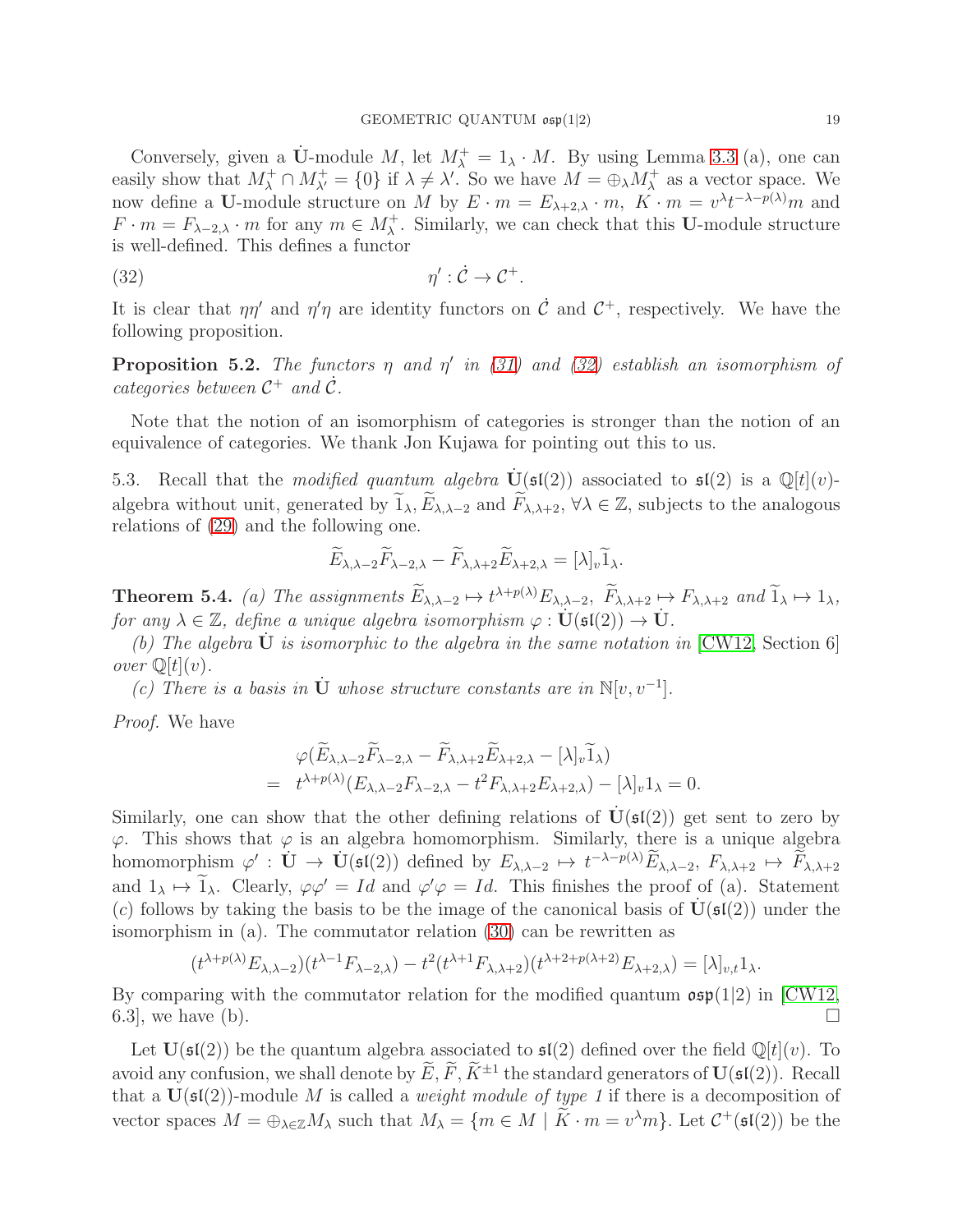category whose objects are weight  $\mathbf{U}(\mathfrak{sl}(2))$ -modules of type 1 and morphisms are  $\mathbf{U}(\mathfrak{sl}(2))$ linear maps. Similarly, we can define the category  $C^-(\mathfrak{sl}(2))$  of weight modules of type  $-1$ . By a similar argument,  $C^+(\mathfrak{sl}(2))$  is equivalent to the category of unital  $\dot{\mathbf{U}}(\mathfrak{sl}(2))$ -modules. By Theorem [5.4,](#page-18-1) we have

**Proposition 5.5.** The category  $C^+$  is isomorphic to the category  $C^+$  ( $\mathfrak{sl}(2)$ ).

5.6. By a similar argument as the proof of Proposition [5.2,](#page-18-2) the category  $\mathcal{C}^-$  is equivalent to  $\mathcal{C}^-(\mathfrak{sl}(2))$ . Let  $\mathcal{C} = \mathcal{C}^+ \oplus \mathcal{C}^-$ . Note that the highest weight simple modules  $\Lambda_d^{\pm}$ , for all  $d \in \mathbb{N}$ , are objects in C. Let  $C(\mathfrak{sl}(2)) = C^+(\mathfrak{sl}(2)) \oplus C^-(\mathfrak{sl}(2))$ . Then we have the following theorem.

**Theorem 5.7.** The category C is isomorphic to  $C(\mathfrak{sl}(2))$ .

5.8. By Lemma [3.3,](#page-6-0) there is a unique surjective algebra homomorphism

$$
\phi_d : \dot{\mathbf{U}} \to \mathbf{S}_{v,t}(2,d)
$$

defined by  $E_{\lambda,\lambda-2} \mapsto$  $\int_{0}^{1} t^{-\frac{d-p(d)}{2}} E_{r,r+1}$ , if  $\lambda = d-2r$  $\begin{array}{ccc}\n0, & \text{if } \lambda = a - 2i \\
0, & \text{otherwise,}\n\end{array}$  $\int 1_r$ , if  $\lambda = d - 2r$ 0, otherwise, and  $F_{\lambda,\lambda+2} \mapsto$  $\int_{0}^{1} t^{-\frac{d-p(d)}{2}} F_{r,r-1}, \text{ if } \lambda = d-2r$ 0, otherwise. By checking the image of the generators, we have

$$
\psi_{d,d+2}\phi_{d+2}=\phi_d,
$$

where  $\psi_{d,d+2}$  is [\(18\)](#page-9-2) in Section [3.9.](#page-9-4)

#### <span id="page-19-11"></span>**REFERENCES**

- <span id="page-19-12"></span>[BBD82] A. Beilinson, J. Bernstein, P. Deligne, *Faisceaux pervers*, Astérisque 100 (1982).
- <span id="page-19-8"></span>[BLM90] A. Beilinson, G. Lusztig, R. McPherson, A geometric setting for the quantum deformation of  $GL_n$ , Duke Math. J., 61 (1990), 655-677.
- <span id="page-19-14"></span>[BL94] J. Bernstein, V. Lunts, Equivariant sheaves and functors, LNM 1578, 1994.
- <span id="page-19-15"></span>[B03] T. Braden, Hyperbolic localization of intersection cohomology, Transform. Groups, 8 (2003), no. 3, 209-216.
- <span id="page-19-10"></span>[CW12] S. Clark, W. Wang, *Canonical Basis for Quantum*  $\mathfrak{osp}(1|2)$ , Lett. Math. Phys. 103 (2013), no. 2, 207-231.
- <span id="page-19-7"></span>[CFLW13] S. Clark, Z. Fan, Y. Li, W. Wang, Quantum supergroups III. Twistors, [arXiv:1307.7056.](http://arxiv.org/abs/1307.7056)
- <span id="page-19-13"></span>[D95] J. Du, A note on quantized Weyl reciprocity at roots of unity, Algebra Colloq. 2 (1995), no. 4, 363-372.
- <span id="page-19-1"></span>[EKL11] A. Ellis, M. Khovanov, A. Lauda, The odd nilHecke algebra and its diagrammatics, IMRN, 2013. [arXiv:1111.1320.](http://arxiv.org/abs/1111.1320)
- <span id="page-19-3"></span>[EL13] A. Ellis, A. Lauda, An odd categorification of  $U_q(\mathfrak{sl}_2)$ , [arXiv:1307.7816.](http://arxiv.org/abs/1307.7816)
- <span id="page-19-6"></span>[FL12] Z. Fan, Y. Li, Two-parameter quantum algebras, canonical bases and categorifications, submitted. [arXiv:1303.2429.](http://arxiv.org/abs/1303.2429)
- <span id="page-19-9"></span>[GL92] I. Grojnowski, G. Lusztig, On bases of irreducible representations of quantum  $GL_n$ . Kazhdan-Lusztig theory and related topics (Chicago, IL, 1989), 167-174, Contemp. Math., 139, Amer. Math. Soc., Providence, RI, 1992.
- <span id="page-19-2"></span>[HW12] D. Hill, W. Wang, Categorification of quantum Kac-Moody superalgebras, Trans. Amer. Math. Soc. (to appear), [arXiv:1202.2769.](http://arxiv.org/abs/1202.2769)
- <span id="page-19-4"></span>[KKO12] S.-J. Kang, M. Kashiwara, S.-J. Oh, Supercategorification of quantum Kac-Moody algebras, [arXiv:1206.5933.](http://arxiv.org/abs/1206.5933)
- <span id="page-19-5"></span>[KKO13] S.-J. Kang, M. Kashiwara, S.-J. Oh, Supercategorification of quantum Kac-Moody algebras II, [arXiv:1303.1916.](http://arxiv.org/abs/1303.1916)
- <span id="page-19-0"></span>[KKT11] S.-J. Kang, M. Kashiwara, S. Tsuchioka, Quiver Hecke superalgebras, [arXiv:1107.1039.](http://arxiv.org/abs/1107.1039)